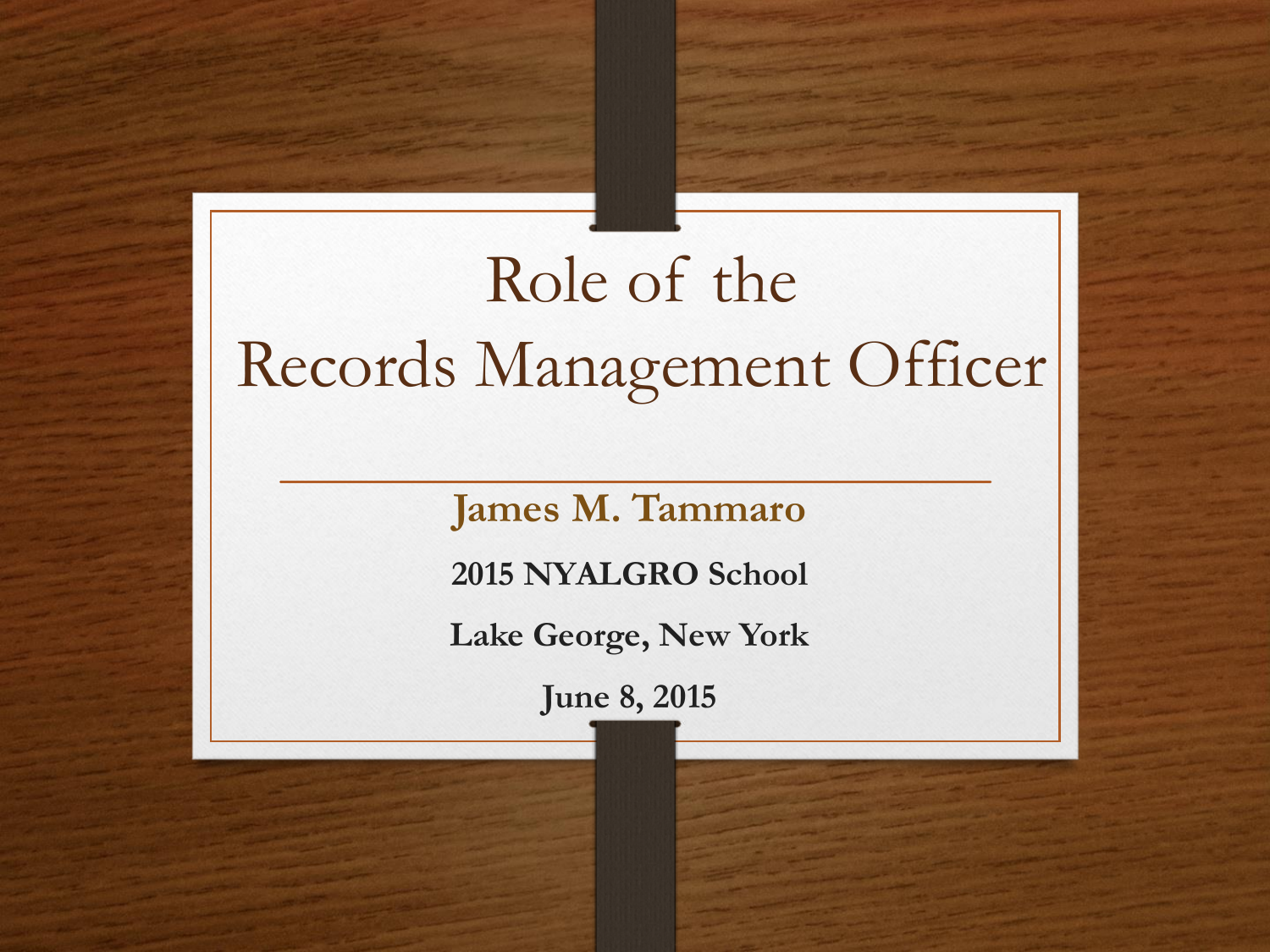### **What is Records Management?**

• Specialized business discipline

• Involves the analysis and control of recorded information of an organization

• Involves controlling the life cycle of a record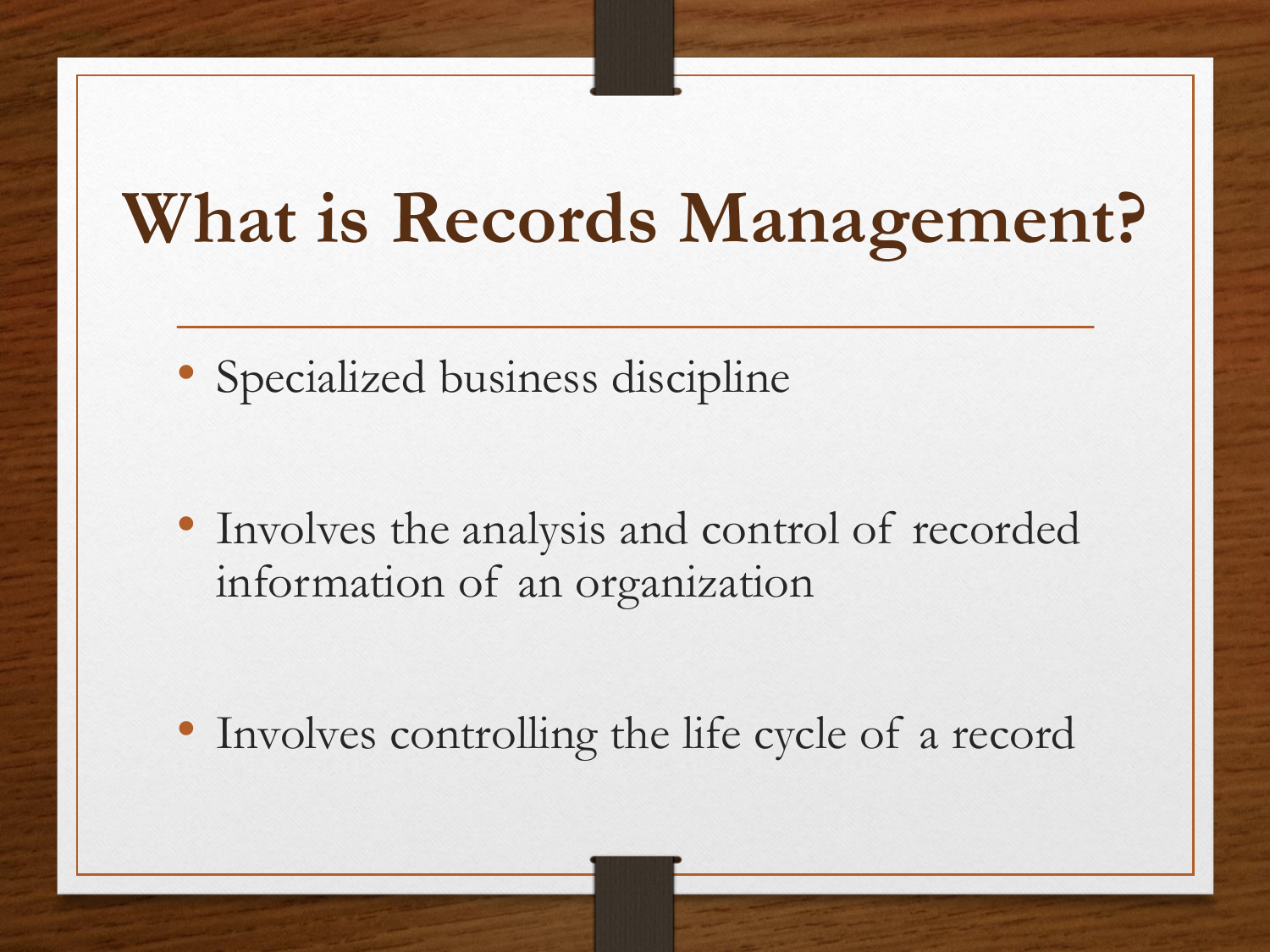

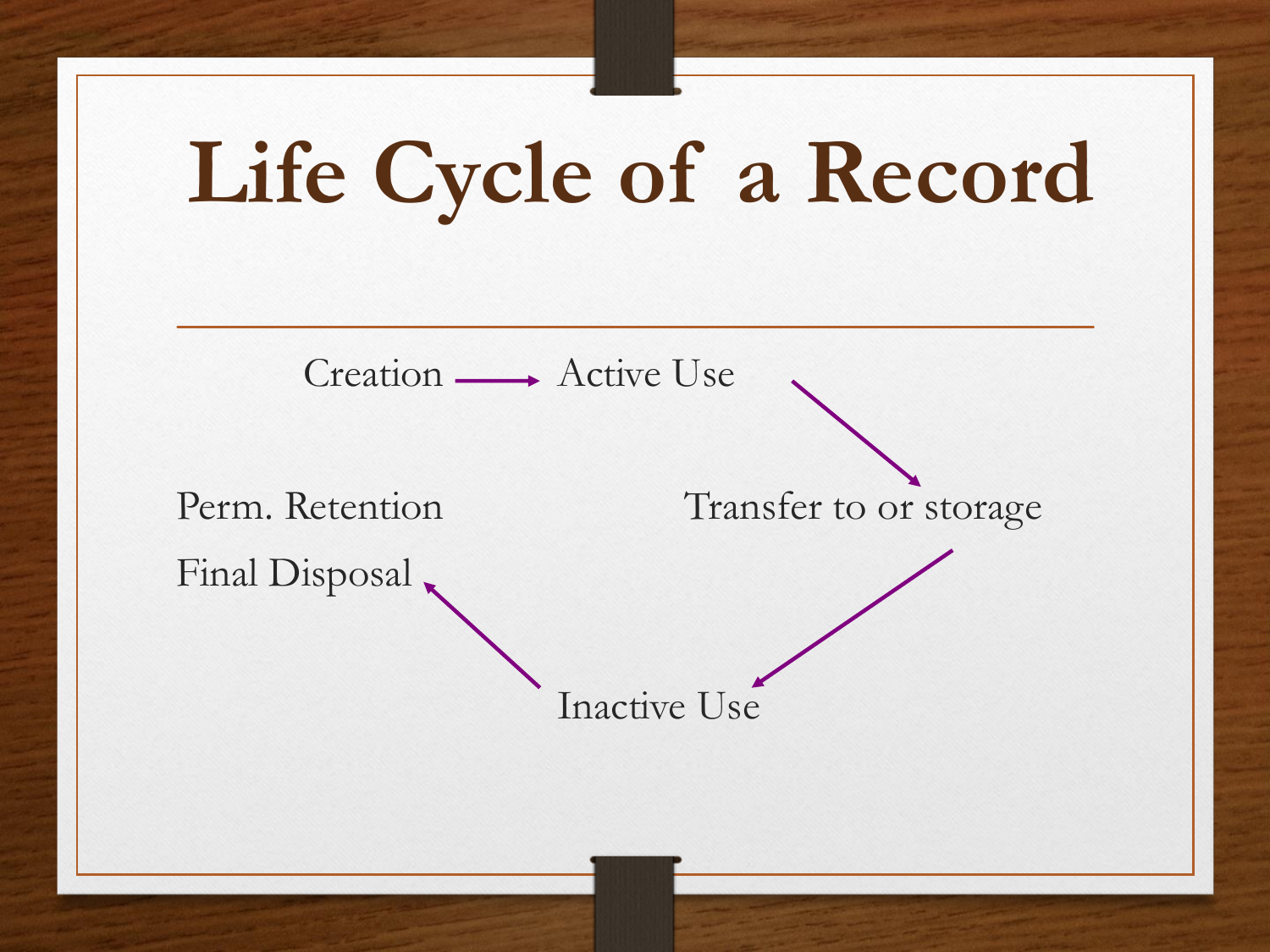# **GARP Principles**

- Accountability
- Integrity
- Protection
- Compliance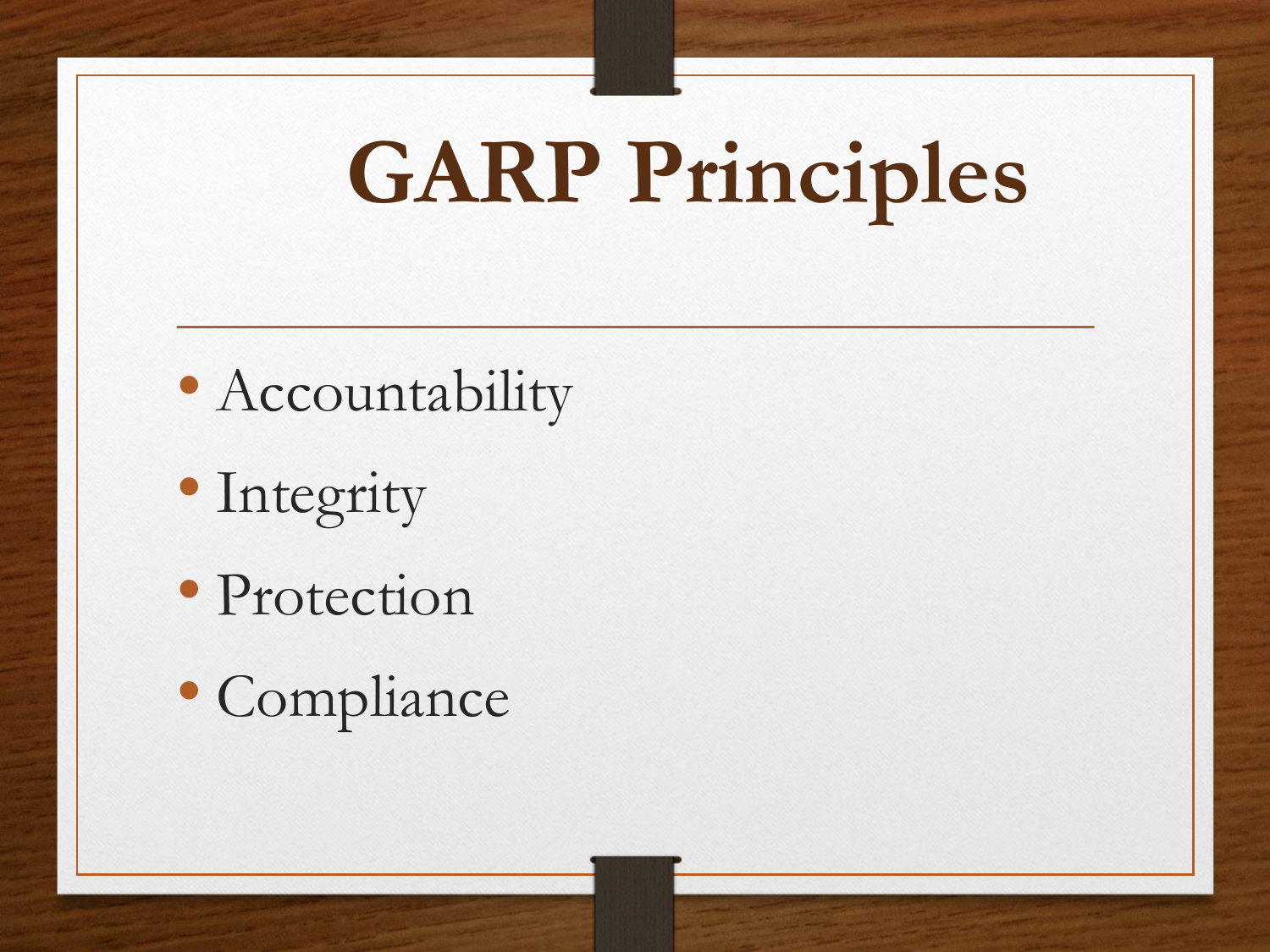# **GARP Principles Cont'd.**

- Availability
- Retention
- Disposition
- Transparency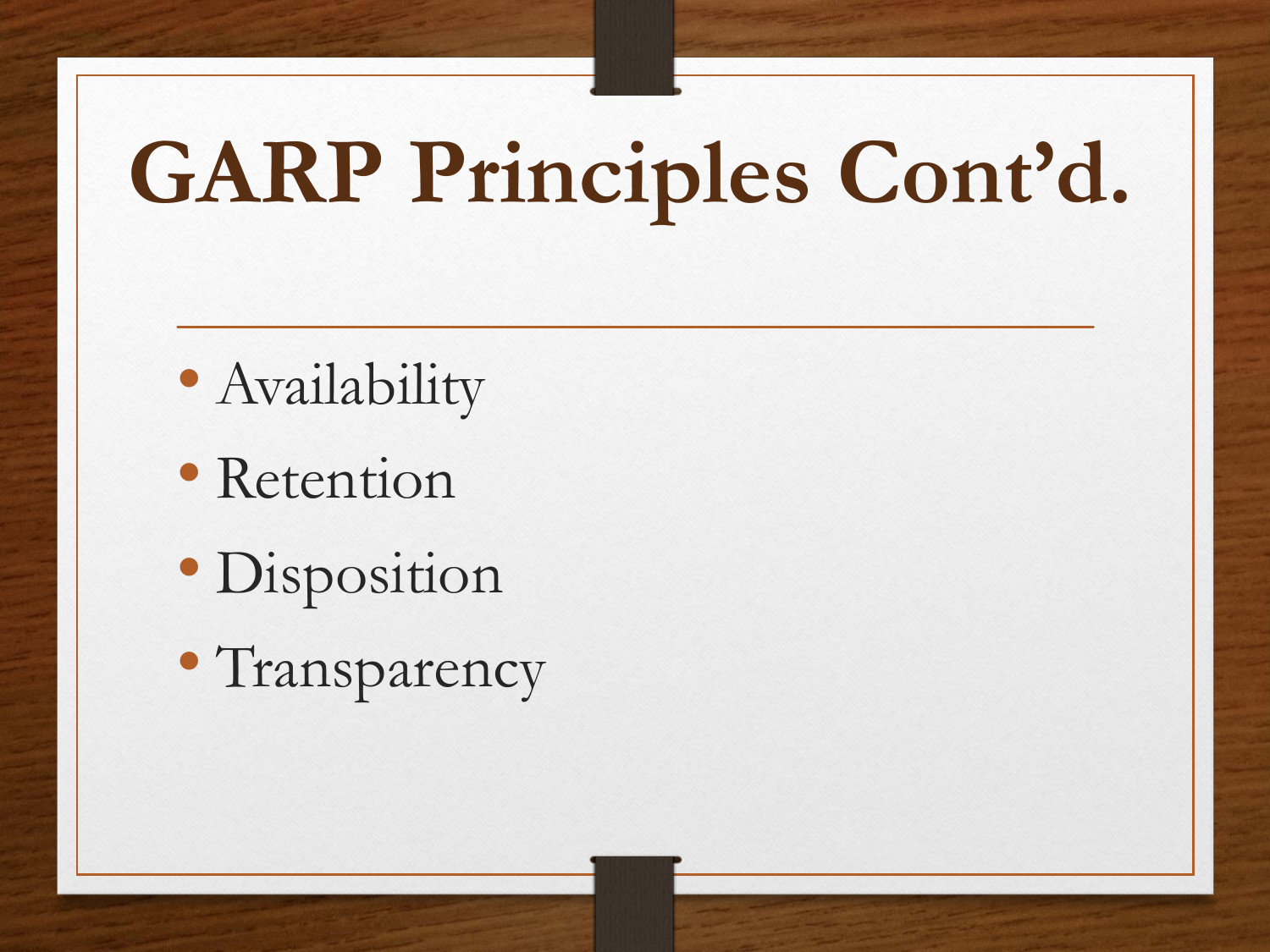### **Core Records Management Program Components**

- Records retention
- Compliance with laws and regulations
- Management of inactive records
- Management of active records
- Protection of vital records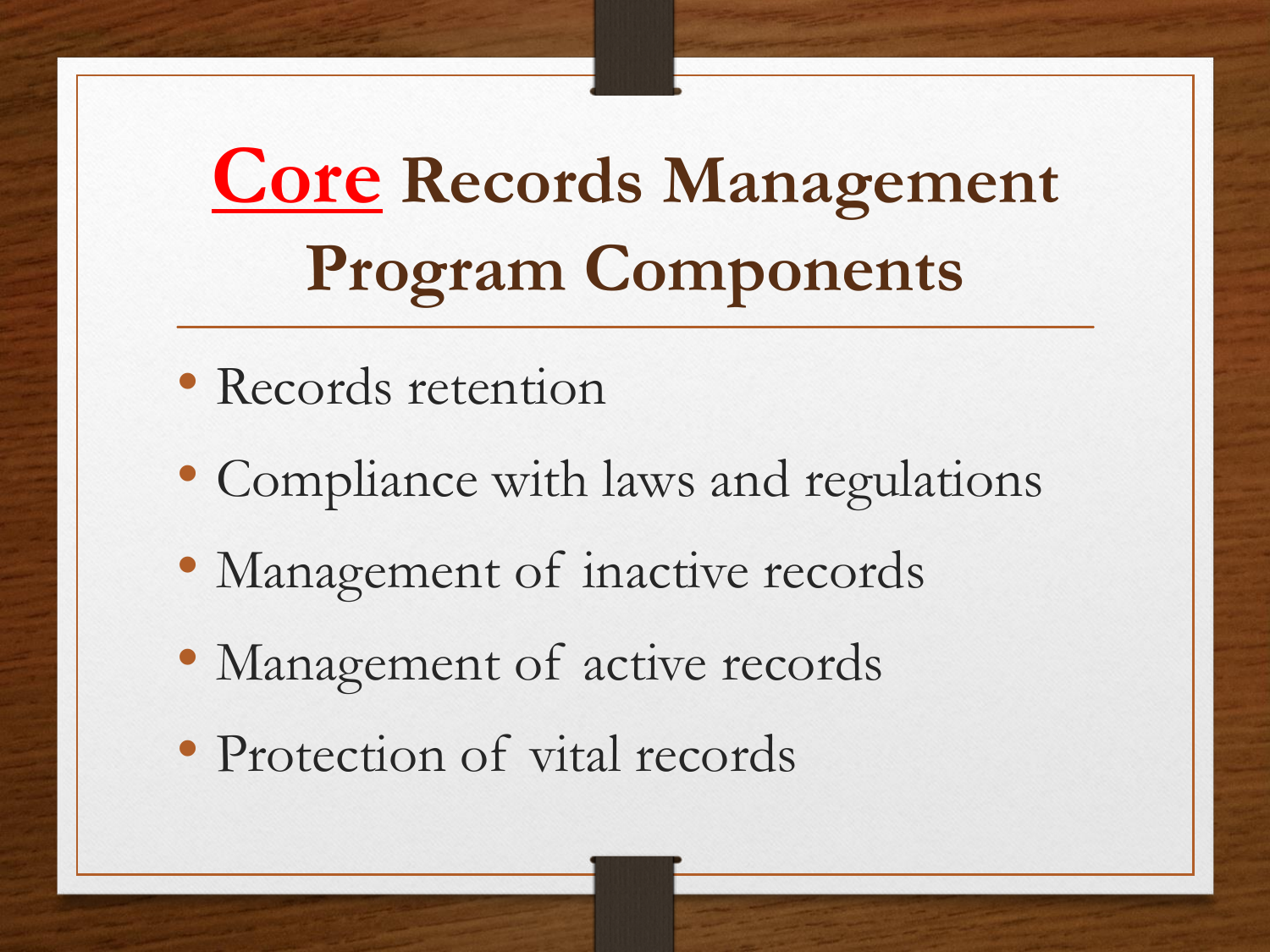#### **The Records Management Officer**

#### The **RMO**

### Oversees and coordinates the records management program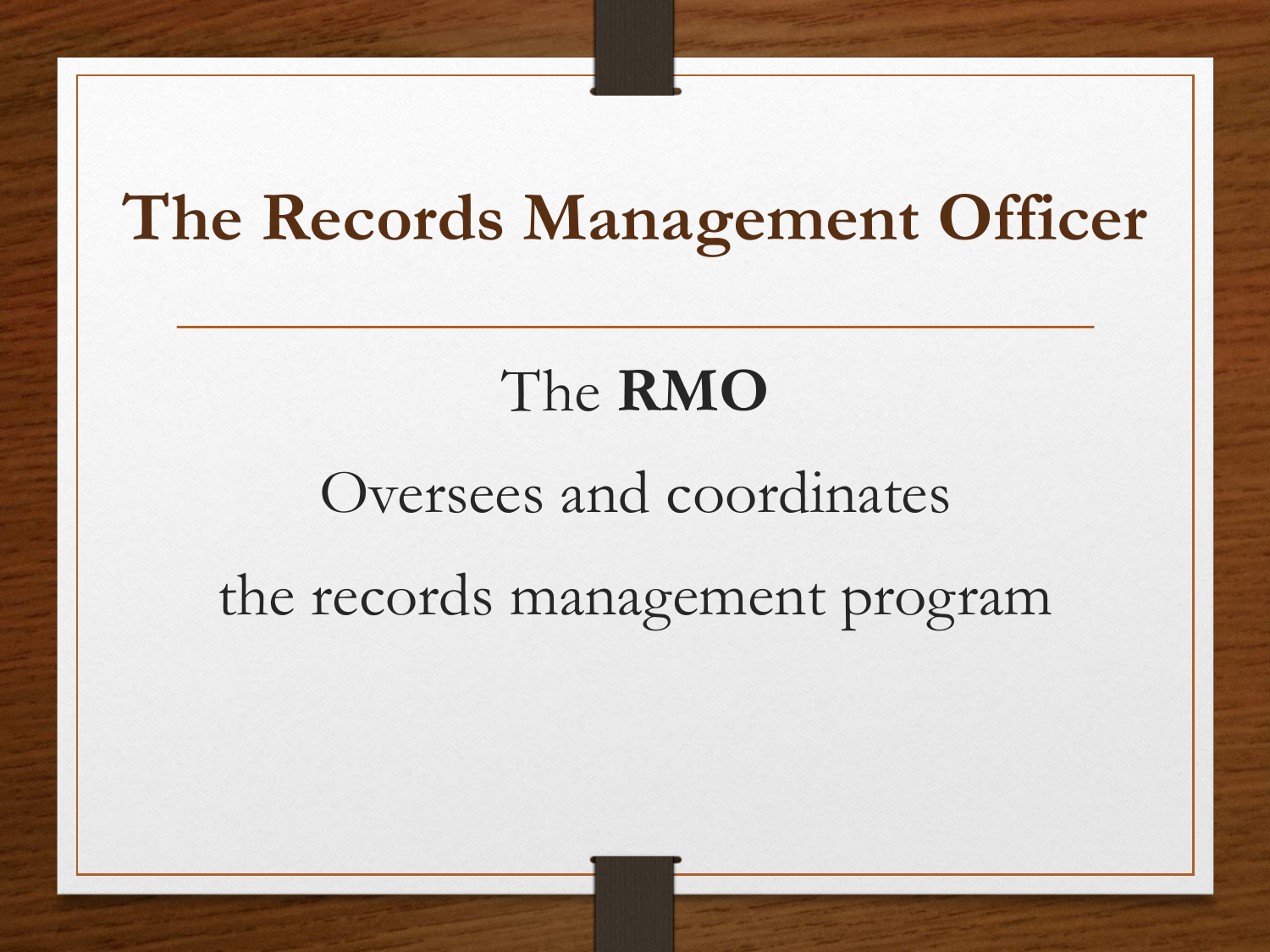## In local governments, **Who is the RMO?**

- Local Government Records Law
	- Each government must have an RMO
	- In towns and villages, the clerk is RMO
	- In fire districts, the secretary is RMO
	- CEO designates RMO in other governments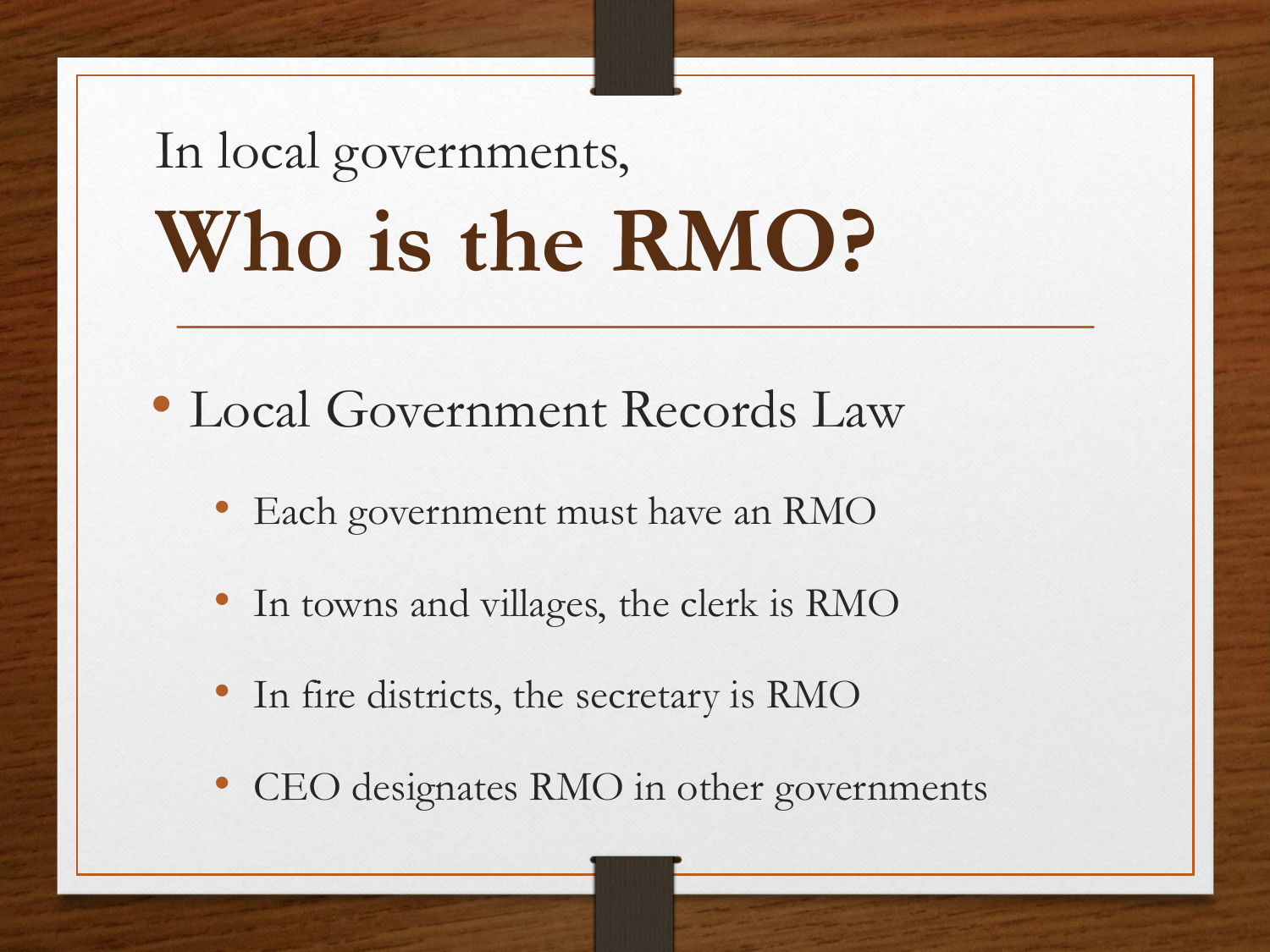### Regulations Relating to…. **The Local Government RMO**

- Regulations of the Commissioner of Education
	- Provide further details on RMOs in local government (Part 185)

• Head of each state agency's governing board must appoint an RMO (Part 188)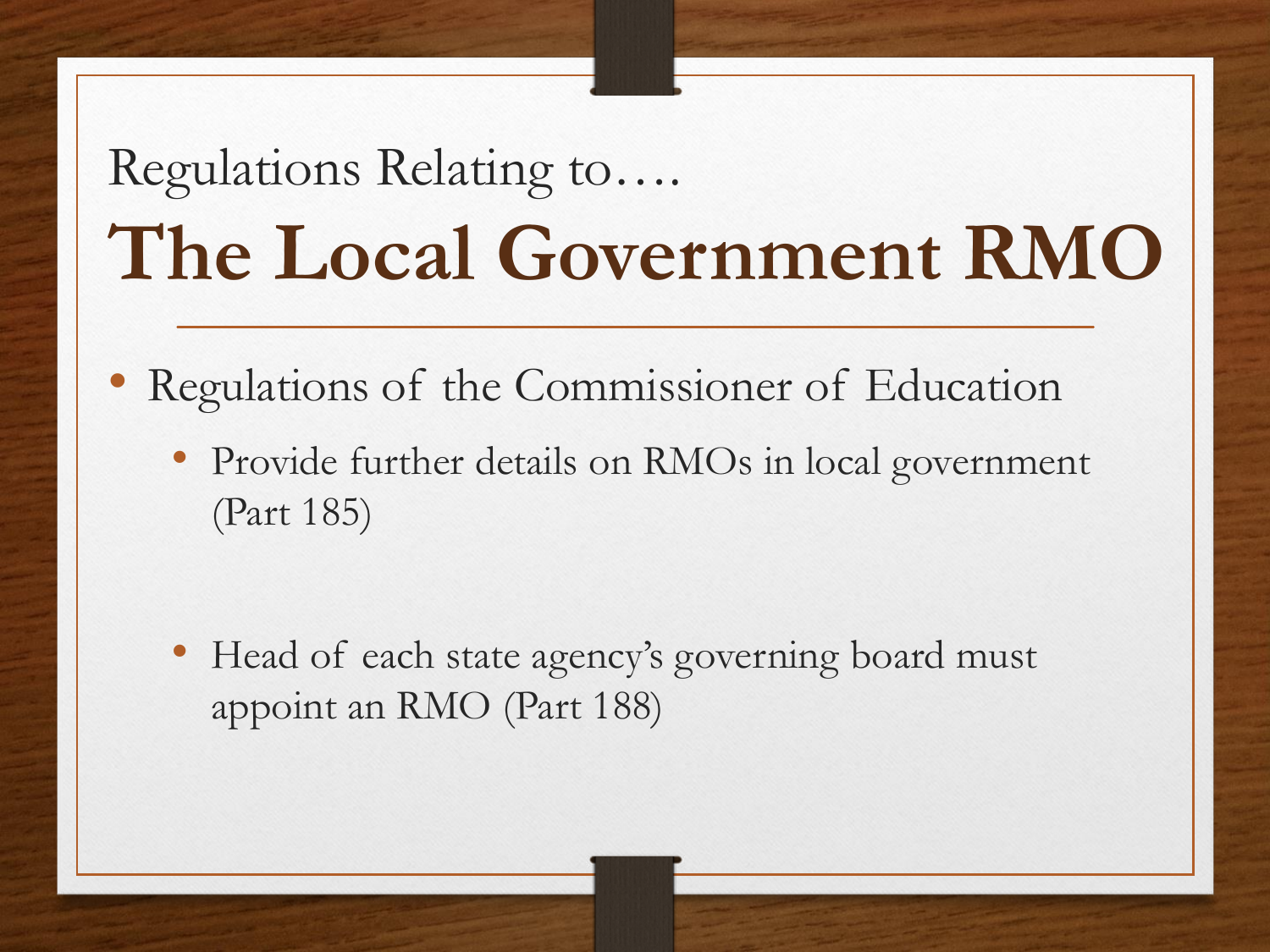# **General Responsibilities of RMOs**

- Oversee and coordinate management of all records from creation
- Liaison with other departments
- Delegate responsibility as needed
- Constantly promote the program
- Local Government RMOs Follow State Archives guidelines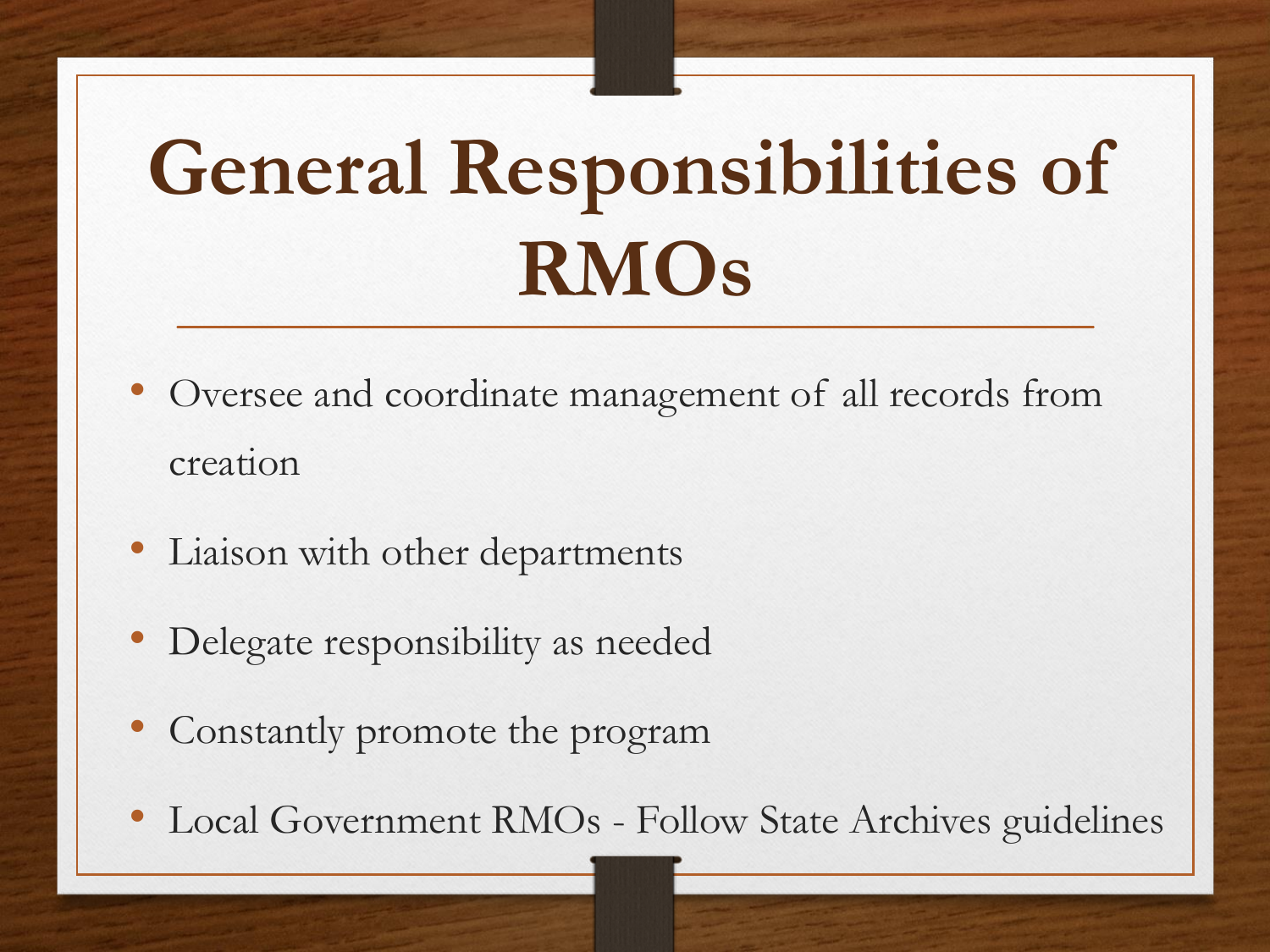**Core RMO Responsibilities as they Relate to RM Program Components**

- Records retention
- Compliance with laws and regulations
- Management of inactive records
- Management of active records
- Protection of vital records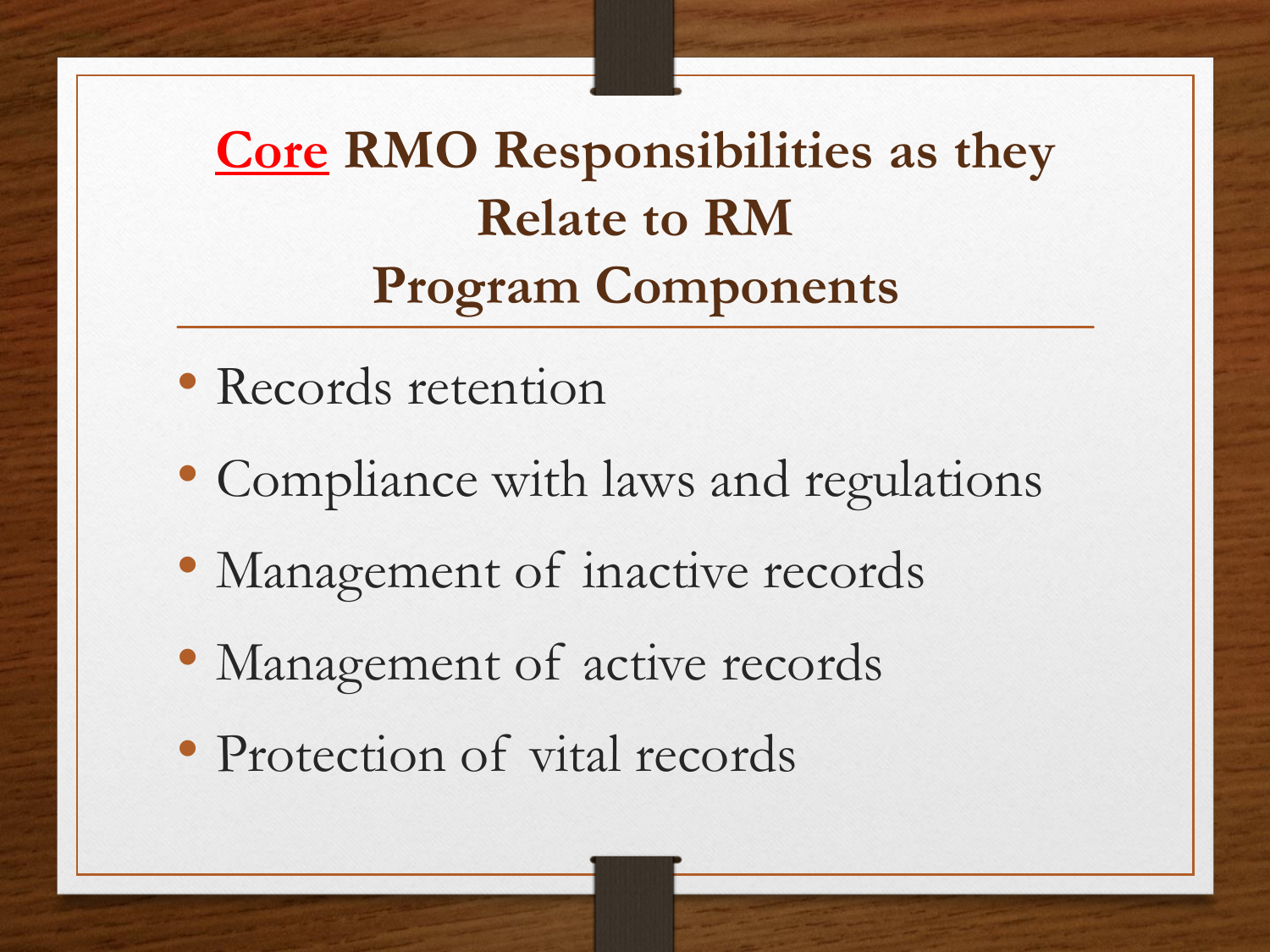#### **Records Retention**  A **Core** Responsibility of the RMO

- Specific Activities:
	- Determine retentions
	- Destroy obsolete records
	- Preserve permanent records
	- Migrate electronic records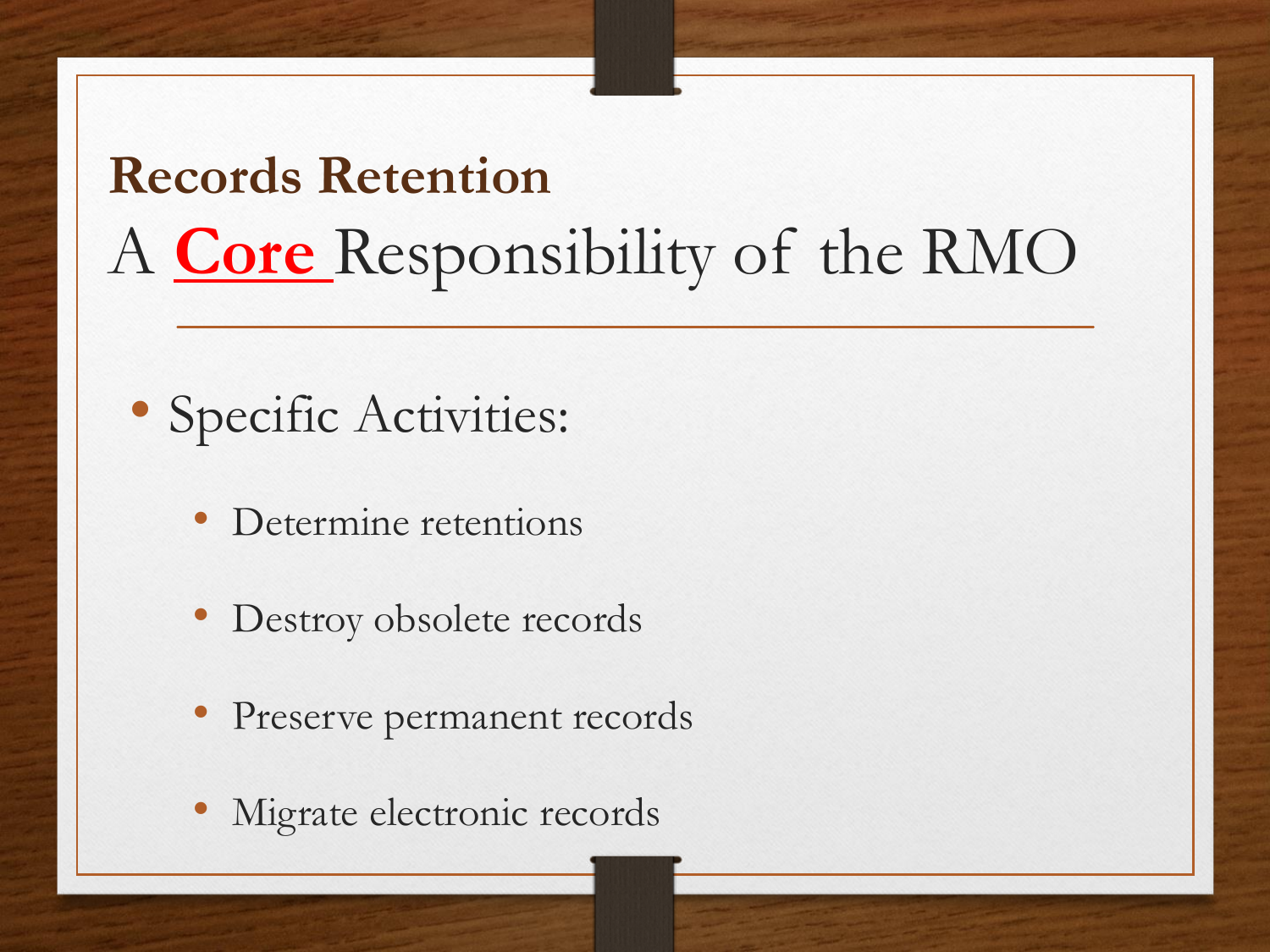# Records Retention Activities **Determine Retentions**

• Use the appropriate records schedule

- To keep records as long as required
- To discard records no longer needed
- To improve records retrieval
- To save money
- To save space
- To identify permanent records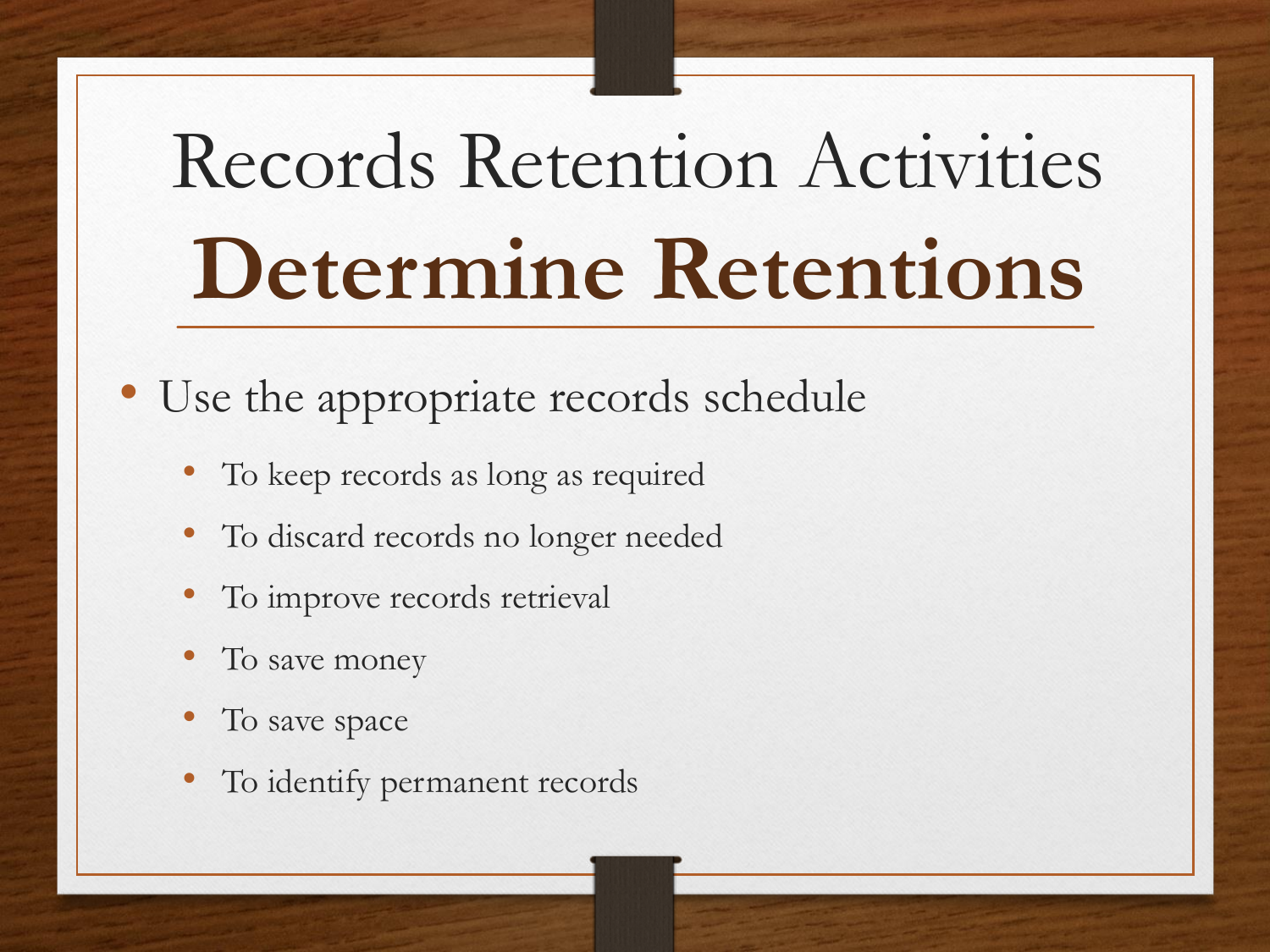# Records Retention Activities **Determine Retentions**

#### • Develop and use an office schedule

- **Conciseness**
- Longer retentions
- Different organization
- Use of common names for records
- Office retention
- Other useful information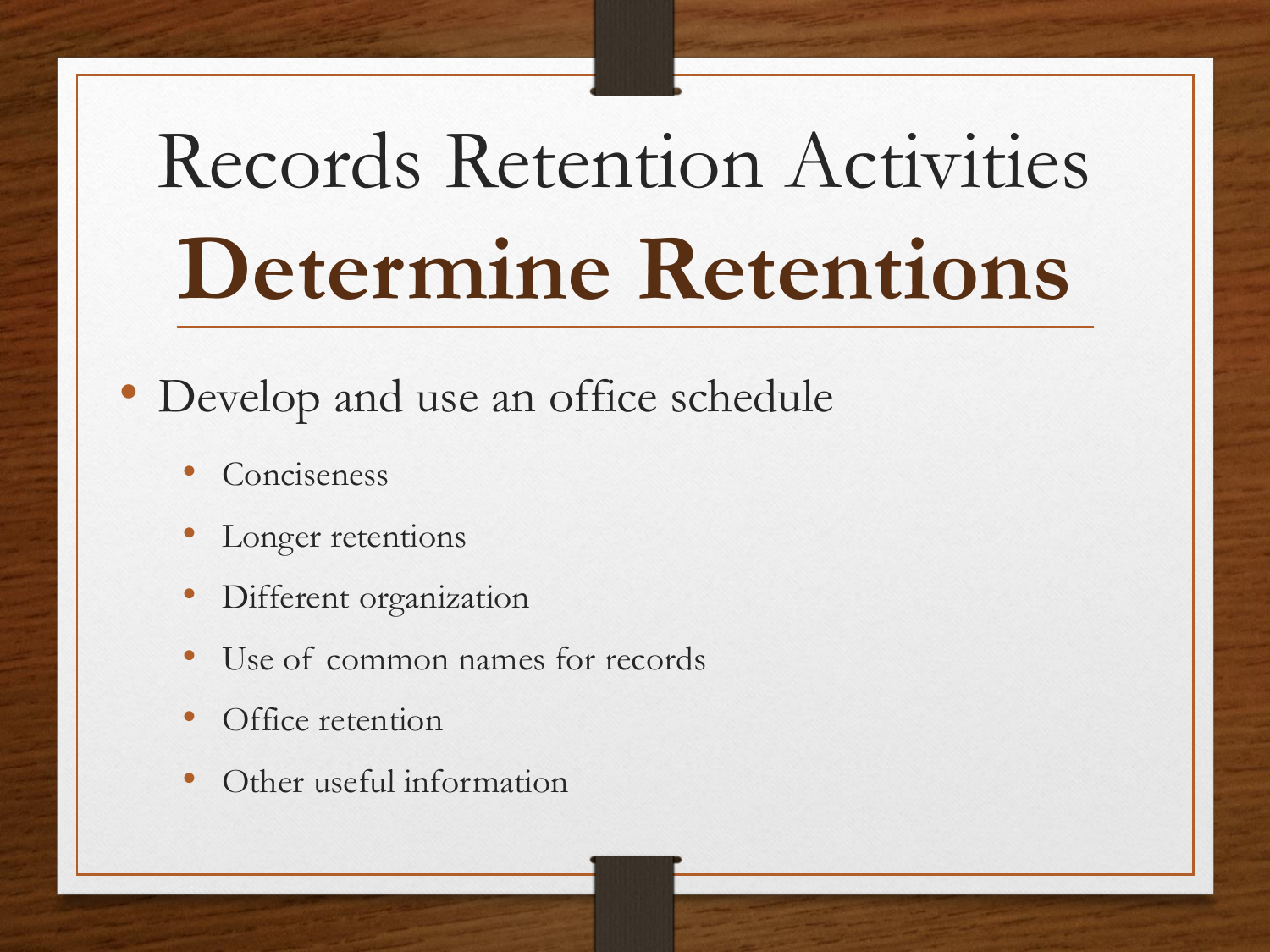# Records Retention Activities **Destroy Obsolete Records**

- Choose a method of destruction
- Dispose of records appropriately
- Destroy confidential records totally
- Maintain record of all records destroyed
	- To keep track of records destroyed
	- For your protection
	- To prove you disposed of records legally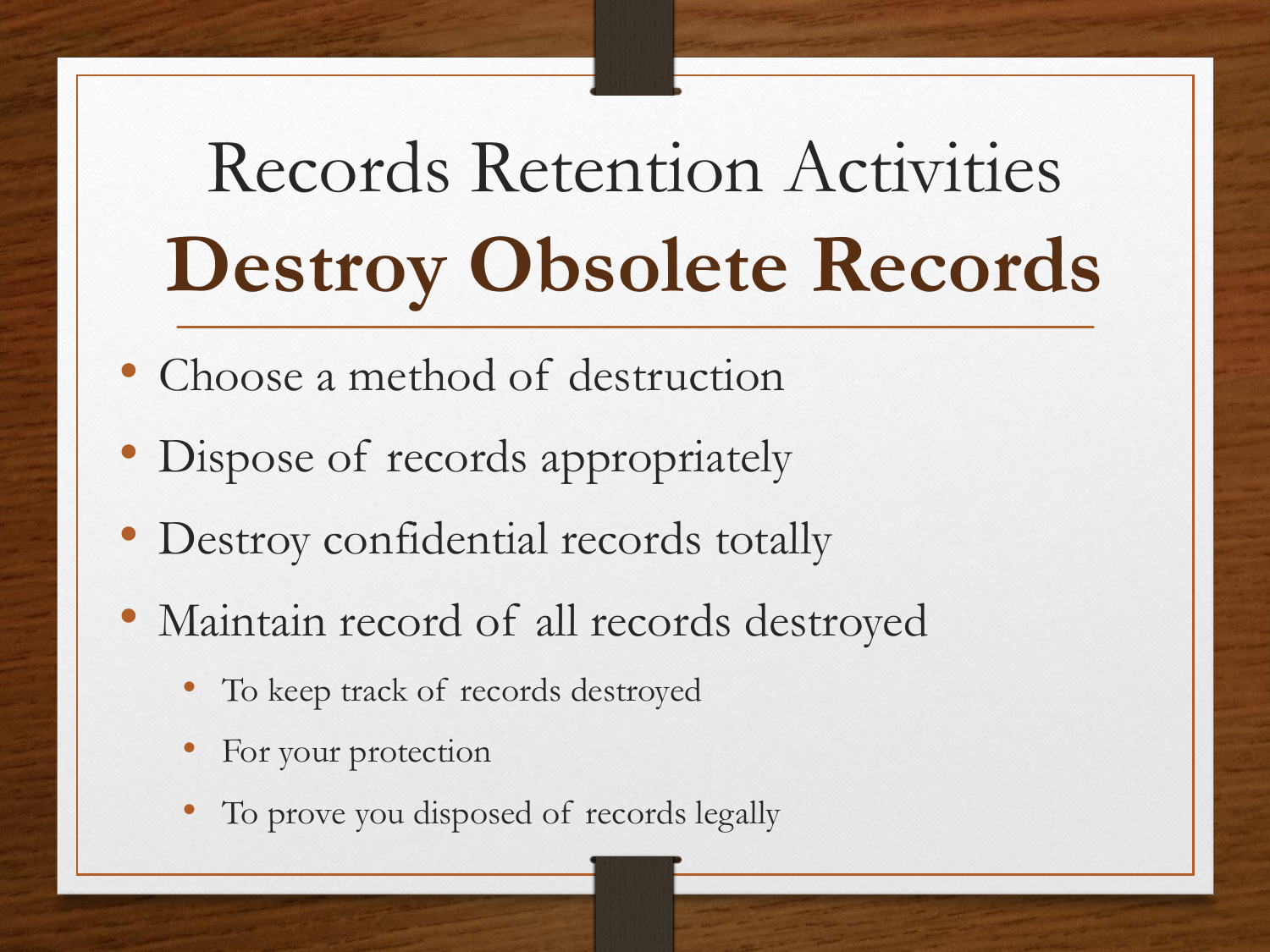# Records Retention Activities **Preserve Permanent Records**

- Stabilizing the environment
- Protecting from disaster
- Storing records in proper folders and boxes
- Reformatting
- Taking conservation measures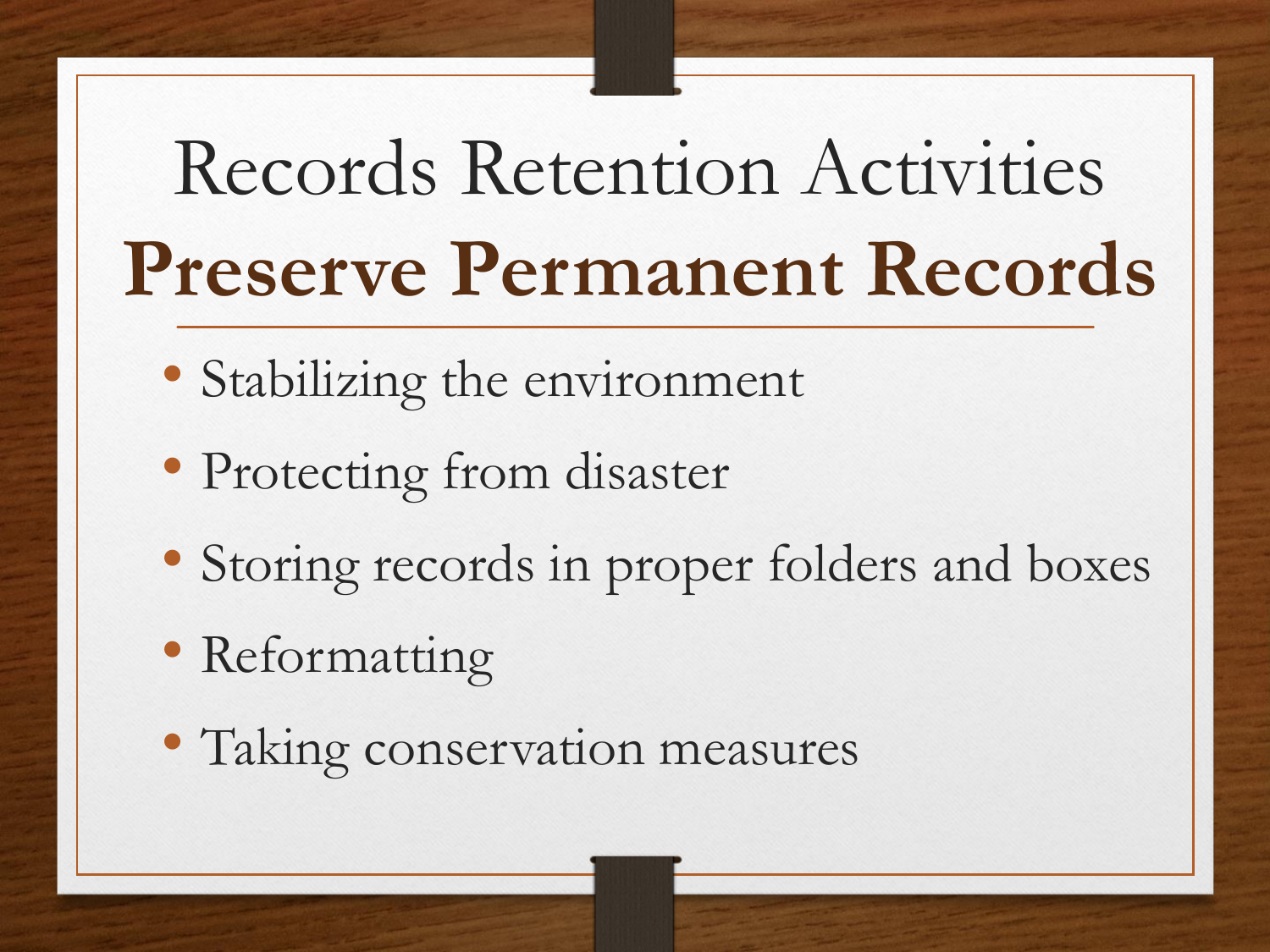# Records Retention Activities **Migrate Electronic Records**

- Periodic transfer of data to newer system
	- Before old system becomes obsolete
	- Not refreshing (transfer of data to new media)
- Can do item-by-item migration
- Or programmed mass migration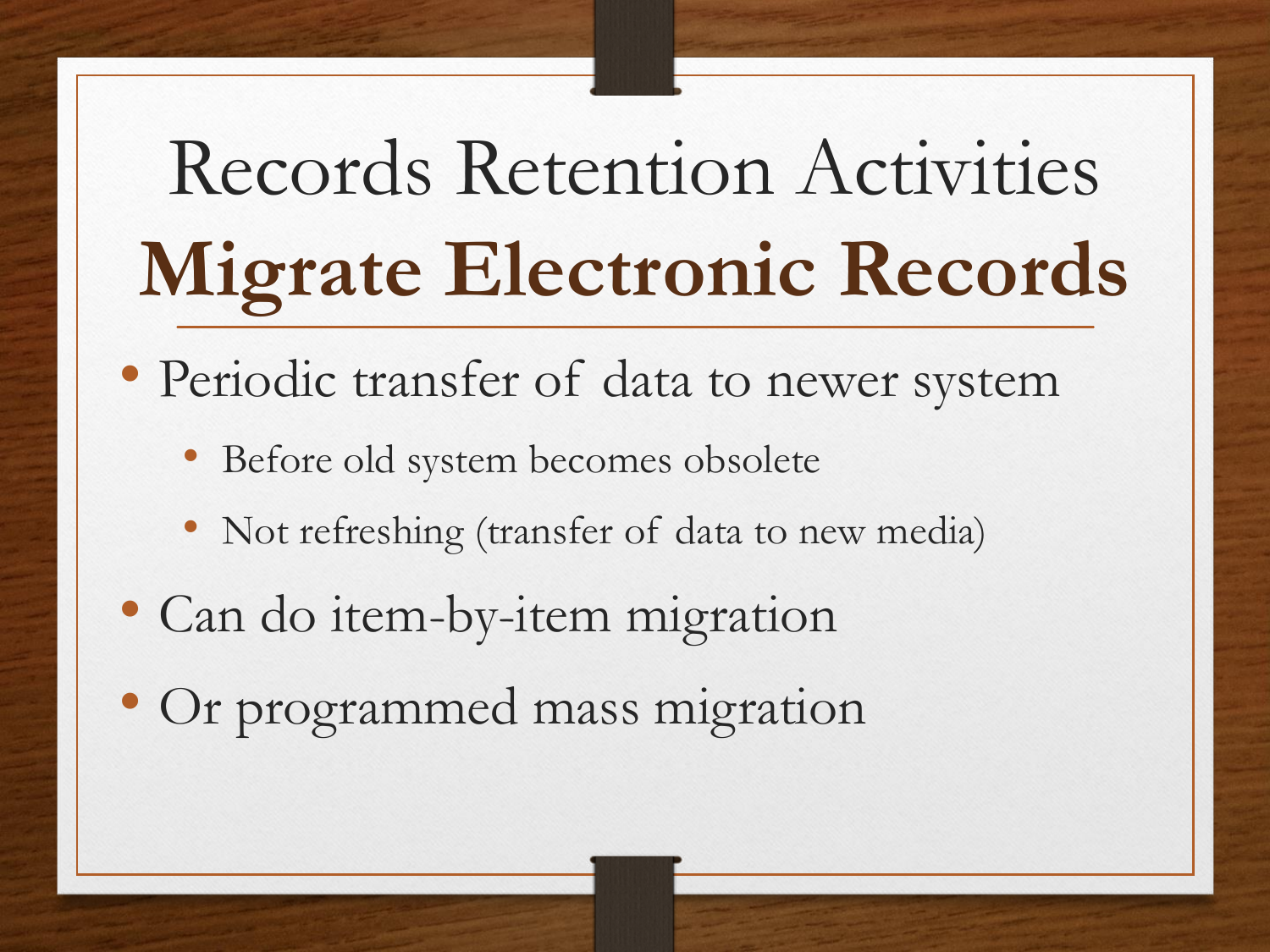#### **Compliance with Laws and Regulations A Core Responsibility of the RMO**

- Specific Laws:
	- FOIL
	- Privacy Laws
	- CPLR 4518 Duplicates admissible in court
	- CPLR 4539 Best evidence rule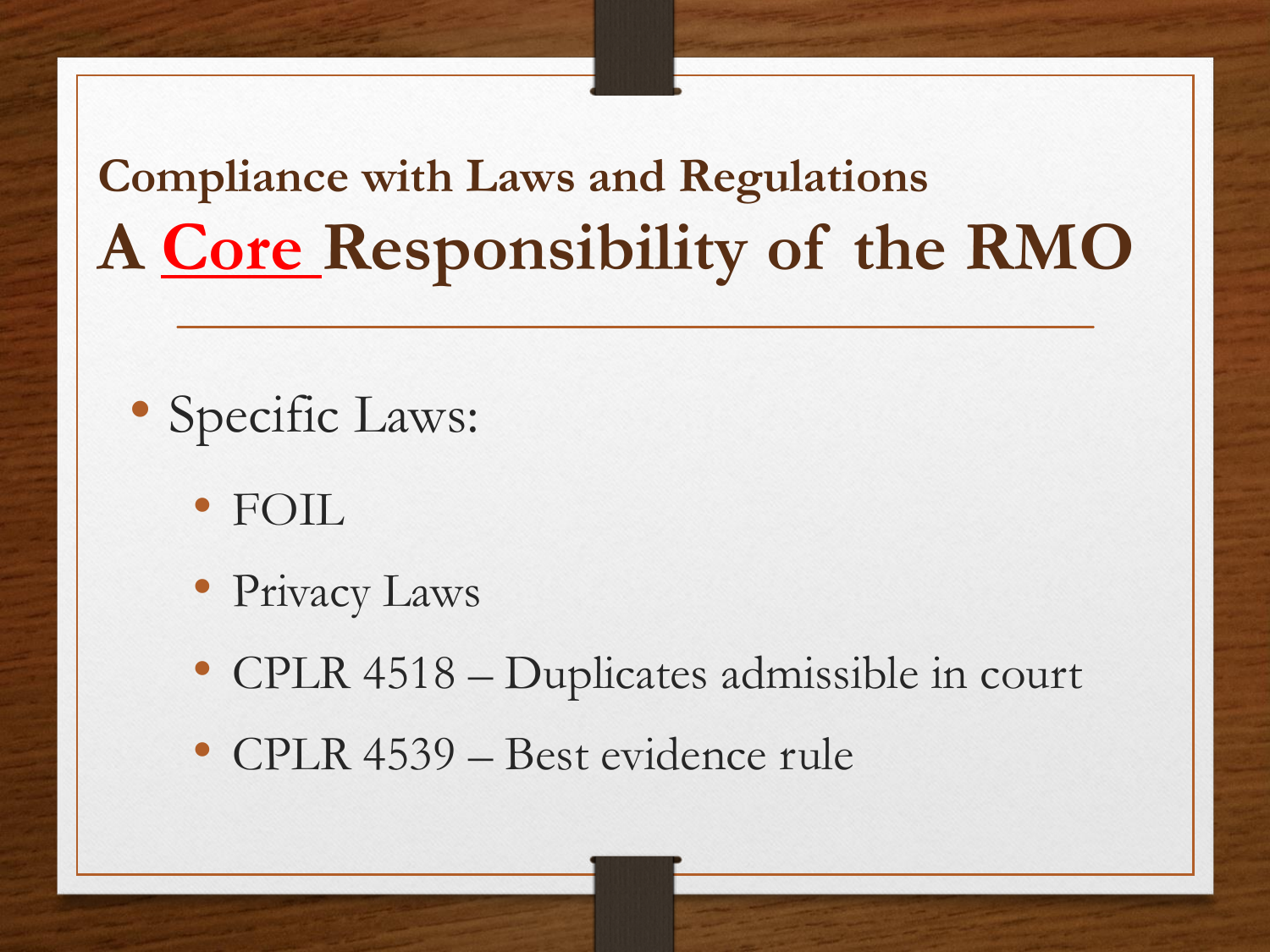Compliance with Laws and Regulations Activities **FOIL and Privacy Laws**

- Balances access and security
- Requires a subject matter list
- May involve fees
- Must respond within 5 business days
- 2006 amendment (Chapter 182)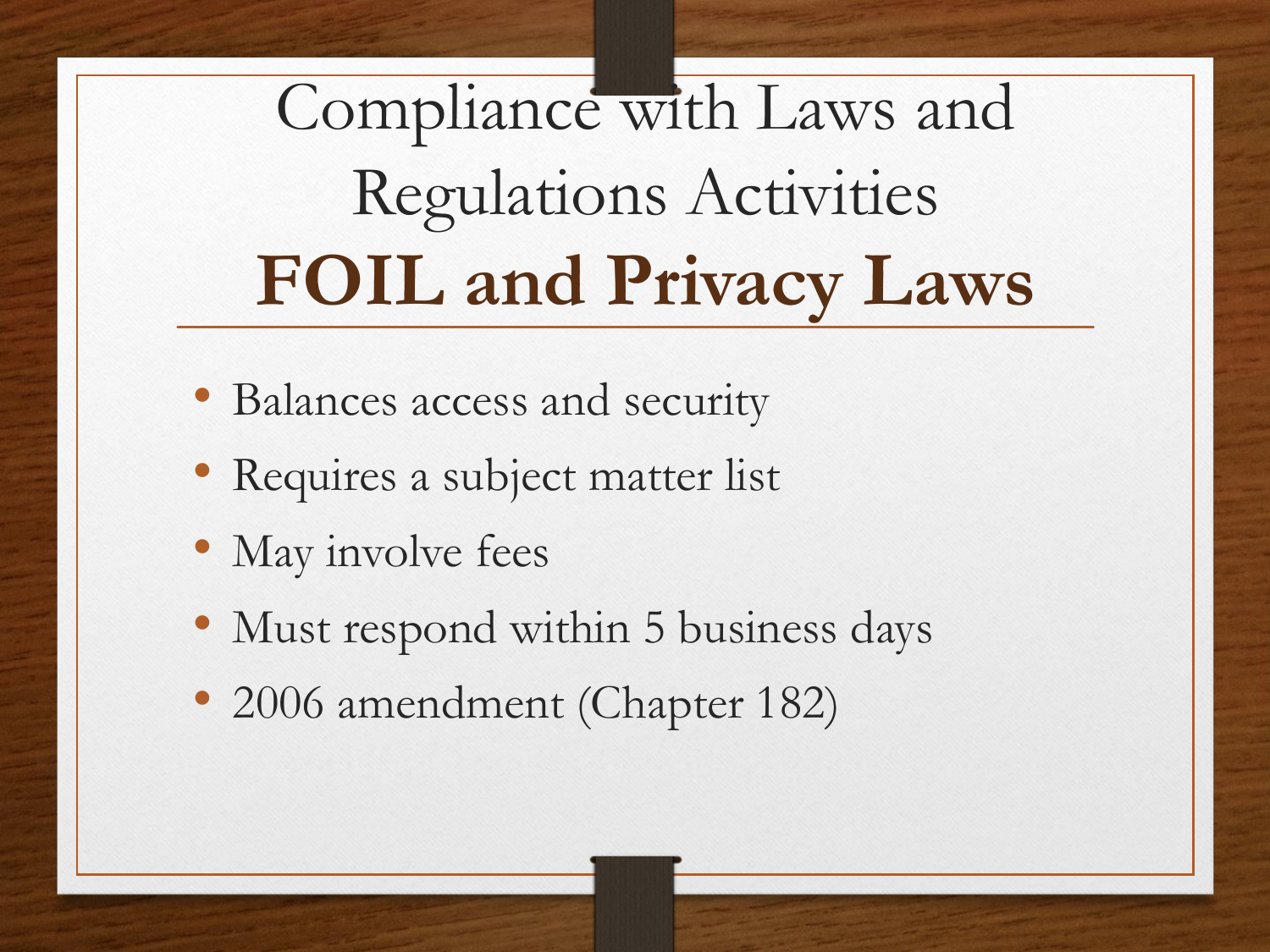Compliance with Laws and Regulations Activities **CPLR 4518**

- Applies to using digital images of records as evidence
	- Need to prove:
		- Digital images are accurate and true copies which preserves all significant record detail
		- Achieved through use of lossless compression for digital images (TIFF) no image enhancement created in normal course of business
- Duplicates are admissible when made in regular course of business and accurately reproduce the documents.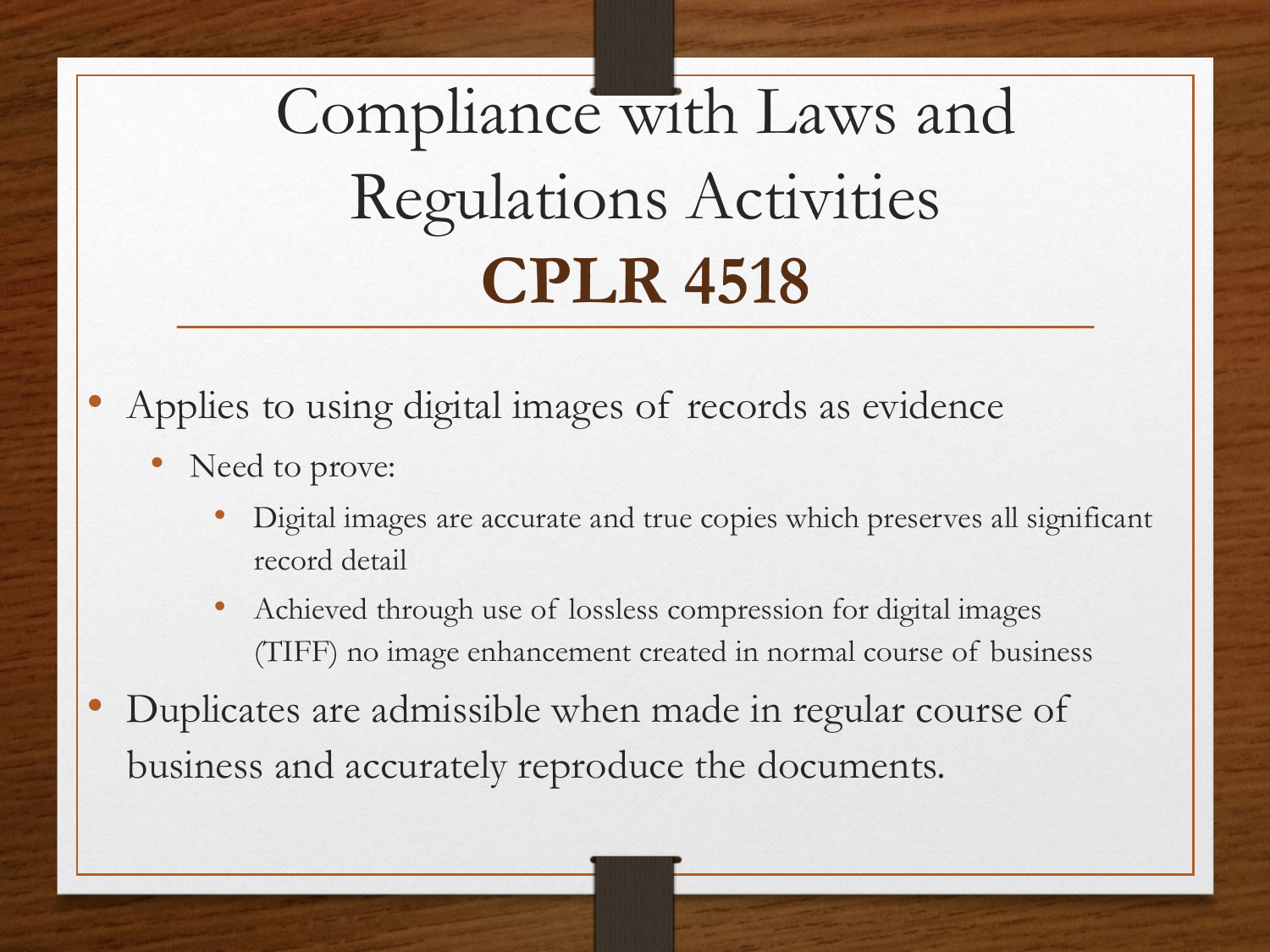Compliance with Laws and Regulations Activities **CPLR 4539**

- Best evidence rule Best evidence precludes use of copies in court unless absence of original records can be satisfactorily explained
- Also applies to using digital images of records as evidence
	- Need to prove:
		- Digital images are accurate and true copies and the copies preserves all significant record detail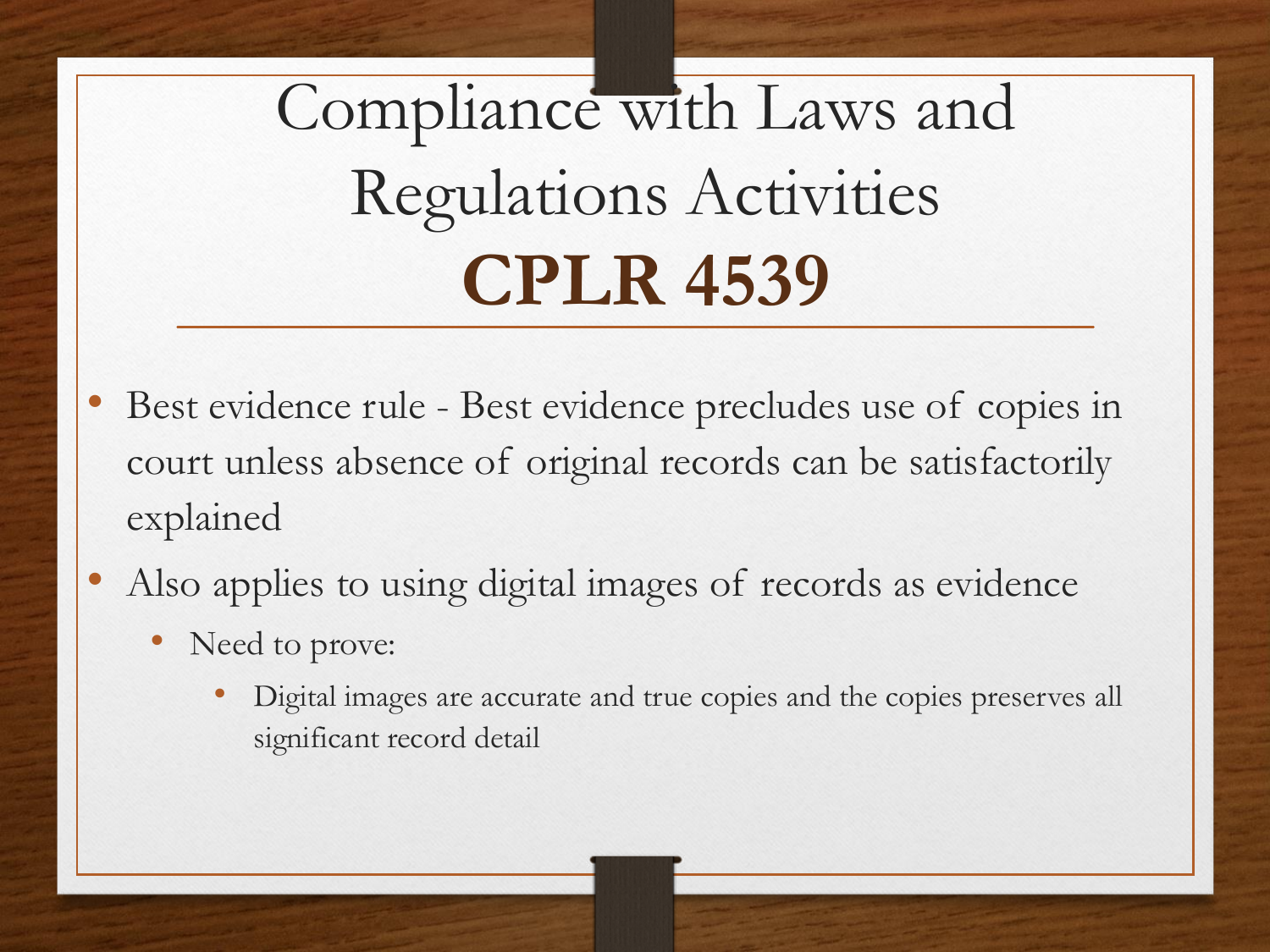#### **Management of Inactive Records A Core Responsibility of the RMO**

• Maintain a good storage environment

- Use appropriate equipment
- Keep storage areas organized
- Store all backups offsite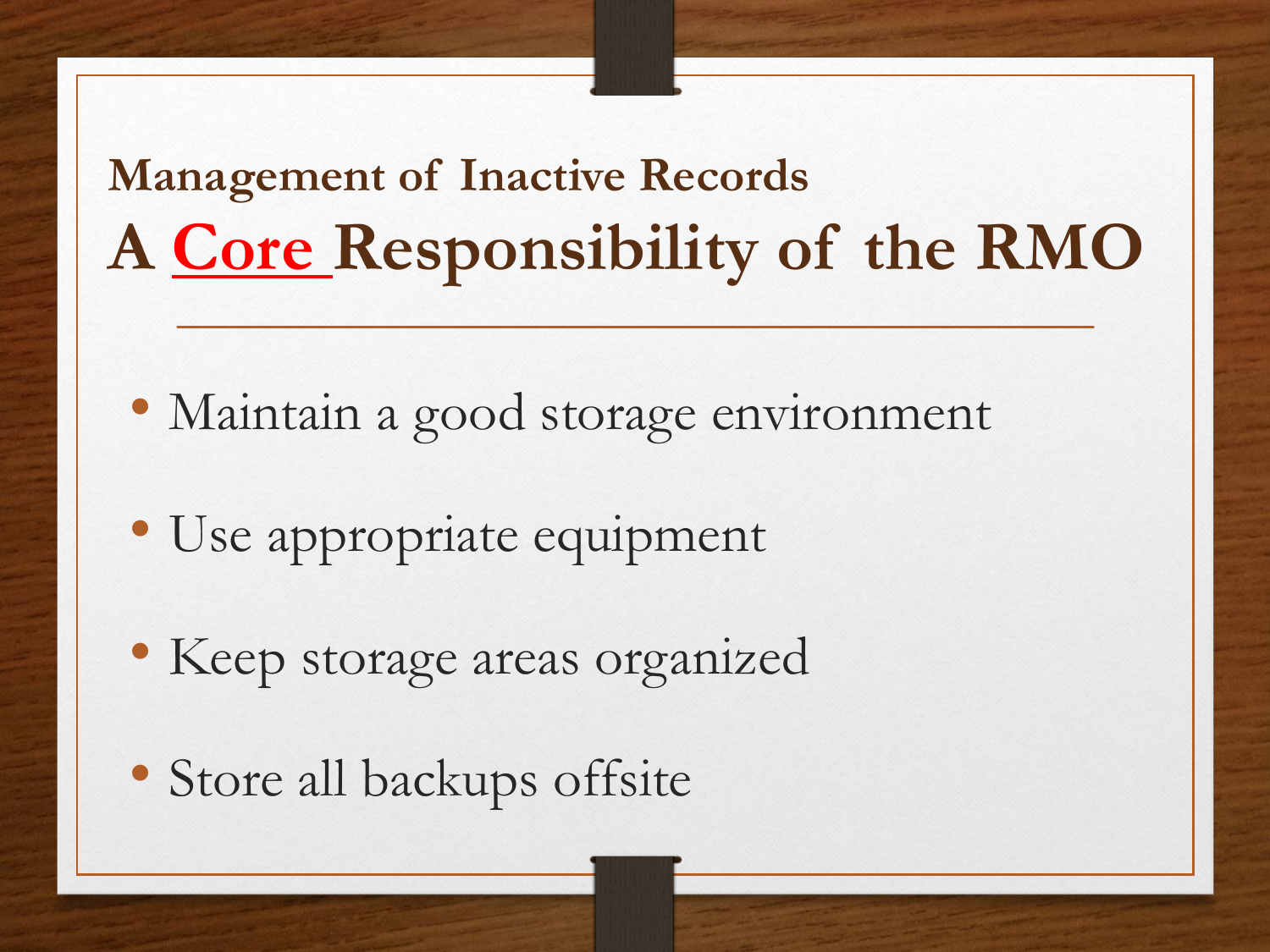# Management of Inactive Records Activities

#### **Maintain a good storage environment**

• Control temperature and humidity

- 65-72°F (lower is better)
- 35-45% relative humidity
- Keep air pollutants to a minimum
- Good air exchange but minimal outside air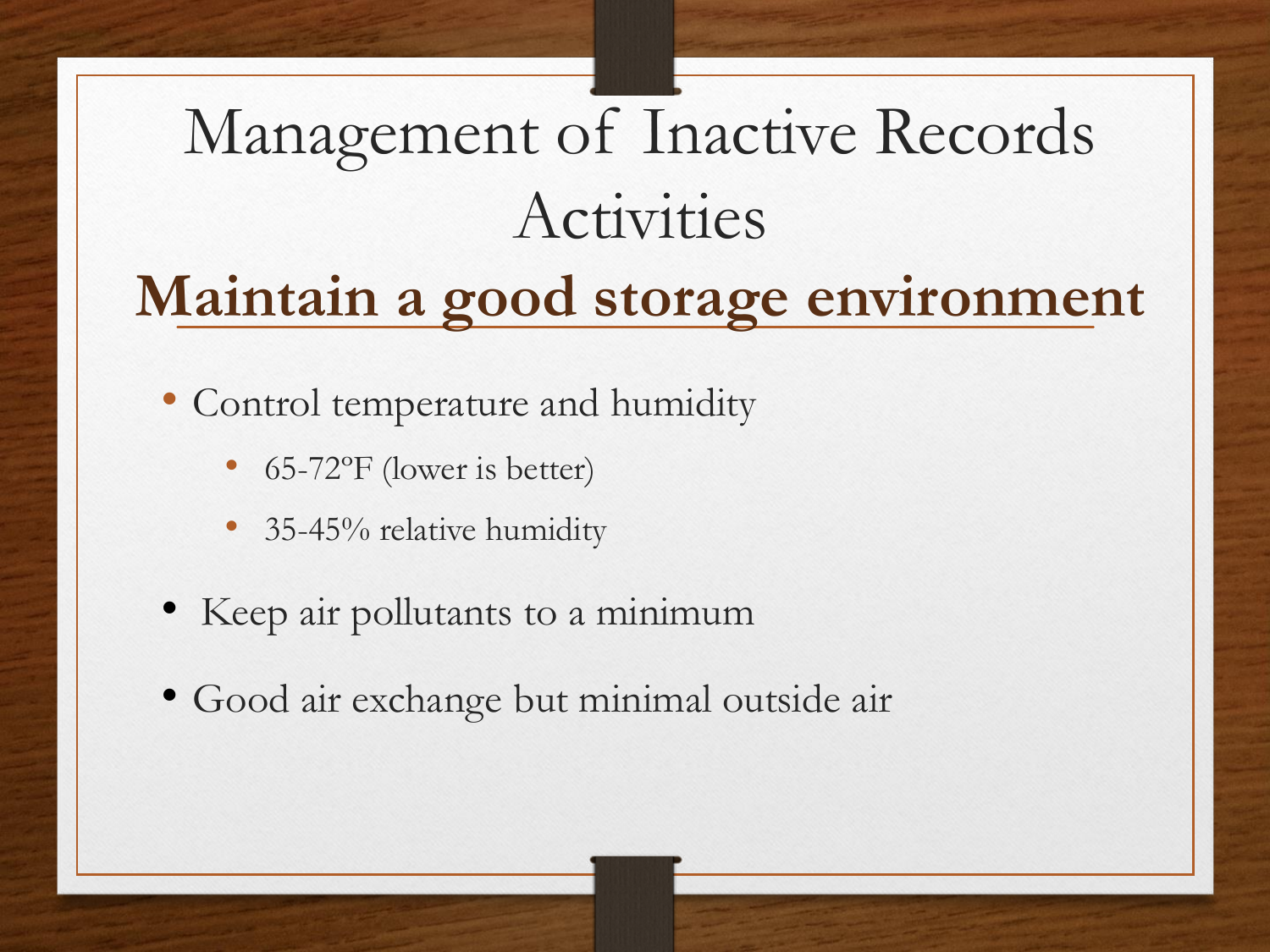## Management of Inactive Records Activities **Use appropriate equipment**

- Shelving units
- Microfilm cabinets
- Flat files and map cases
- Platform ladders

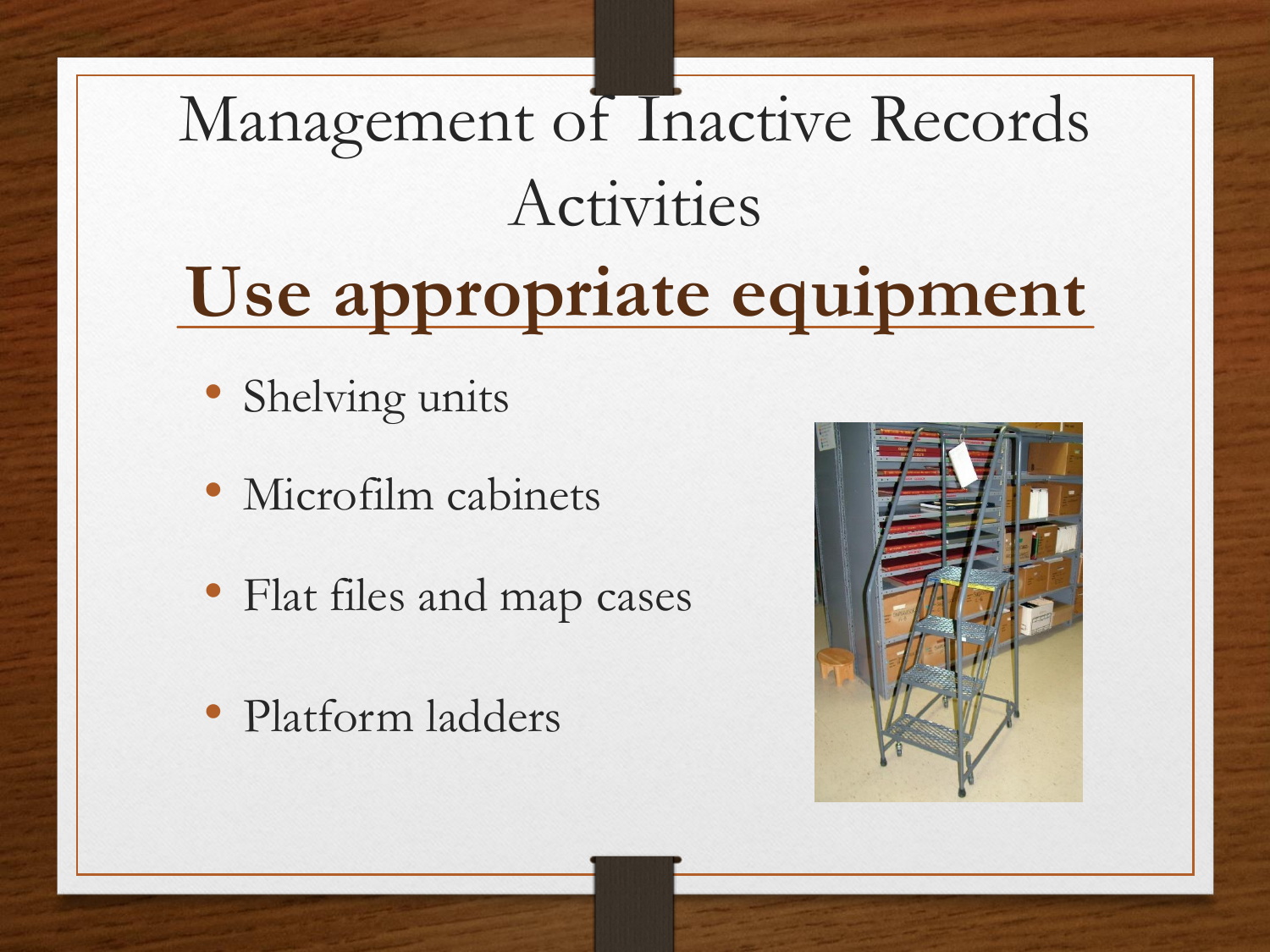## Management of Inactive Records Activities **Use appropriate equipment cont'd**

- Boxes
- Standard file cabinets
- Miscellaneous

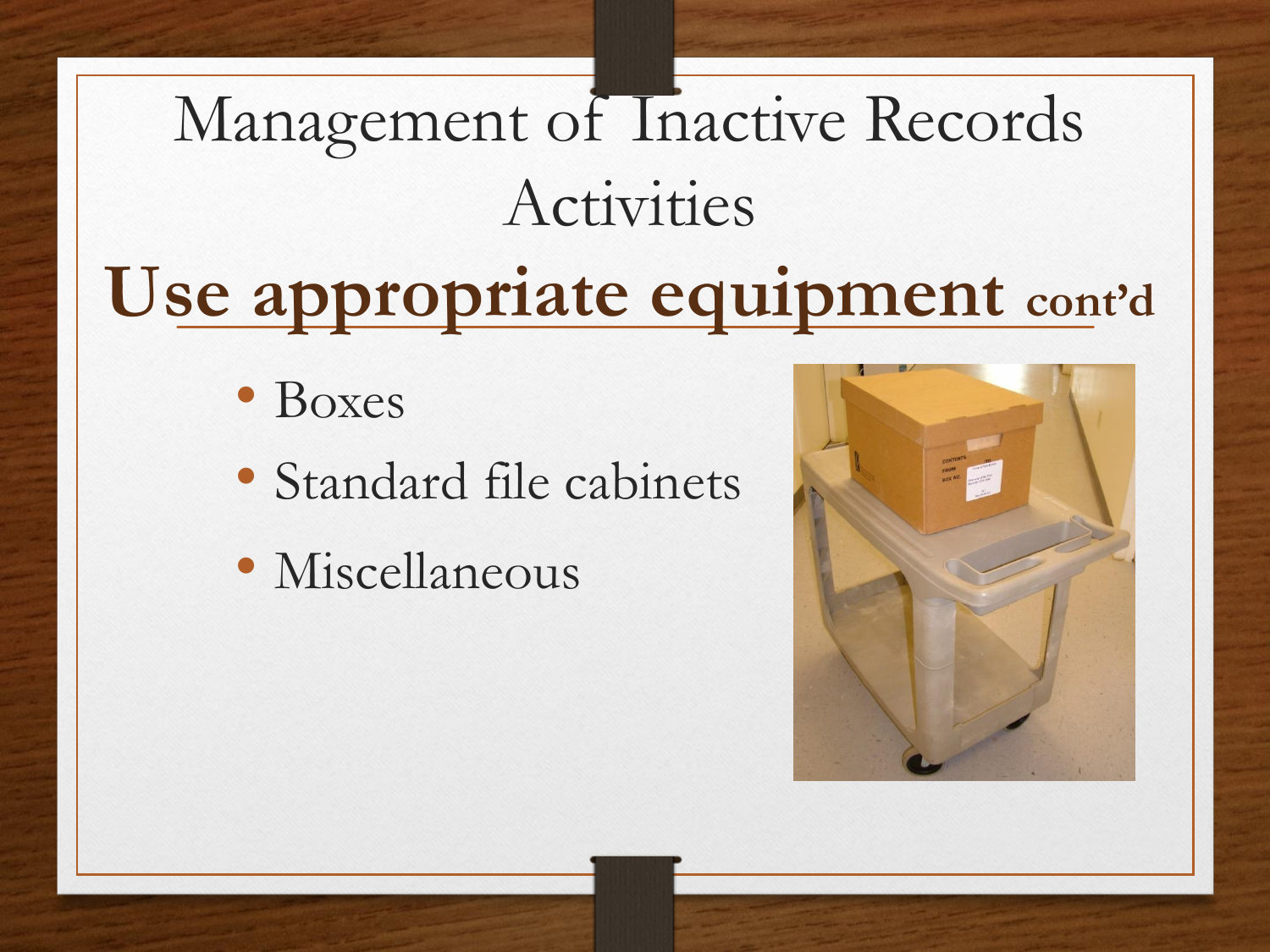### Management of Inactive Records Activities **Keep storage areas organized**

- Use steel shelving
- Establish shelving layout
- Establish box contents policies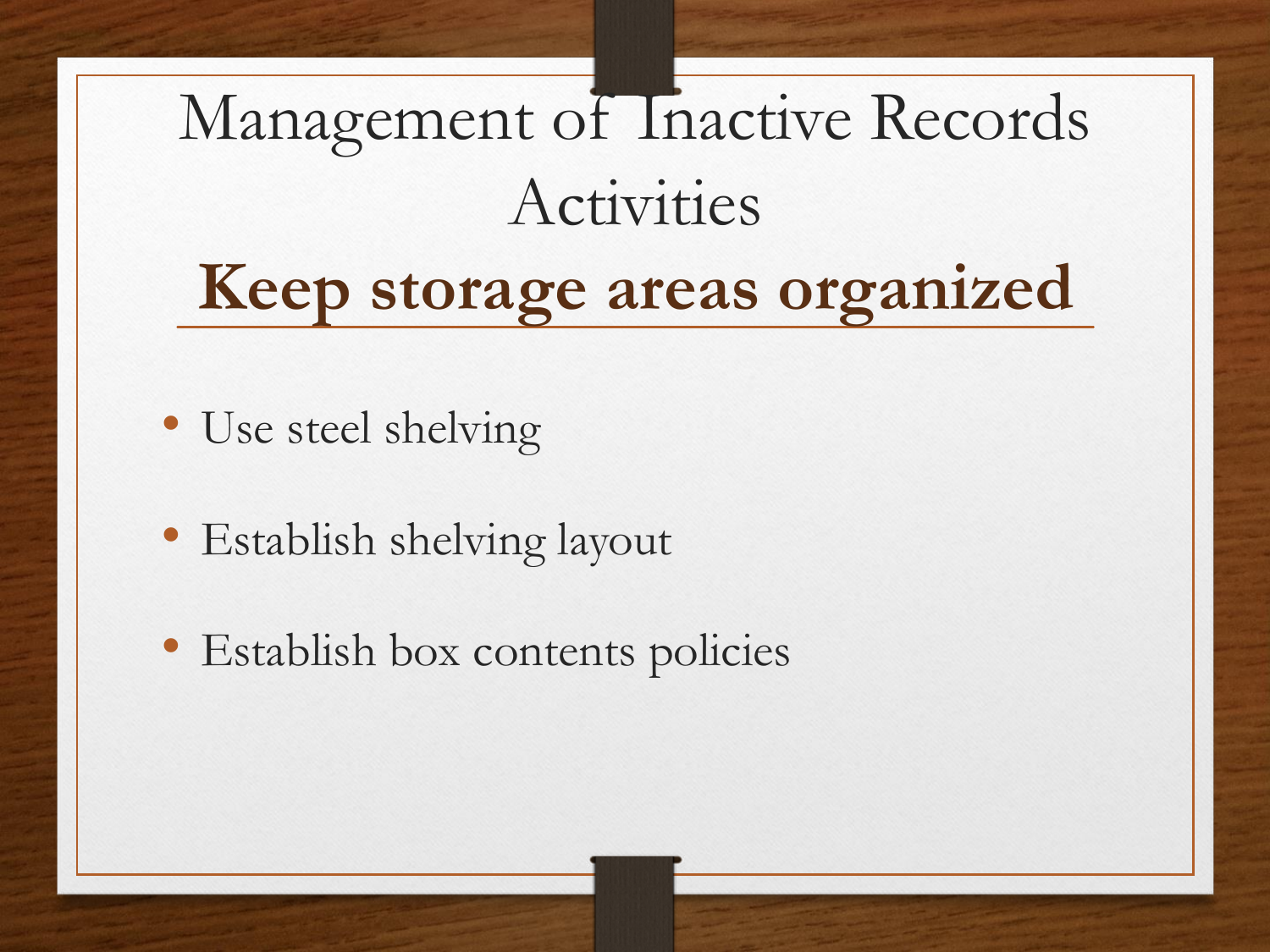### Management of Inactive Records Activities **Store all backups offsite**

- Backups are not simply duplicate copies of files
- You can easily lose computerized information
	- Use backups to protect against such possibilities
- But determine what type and level of backup you need
- Frequency of backups
- Do you need to back up all files or only certain files?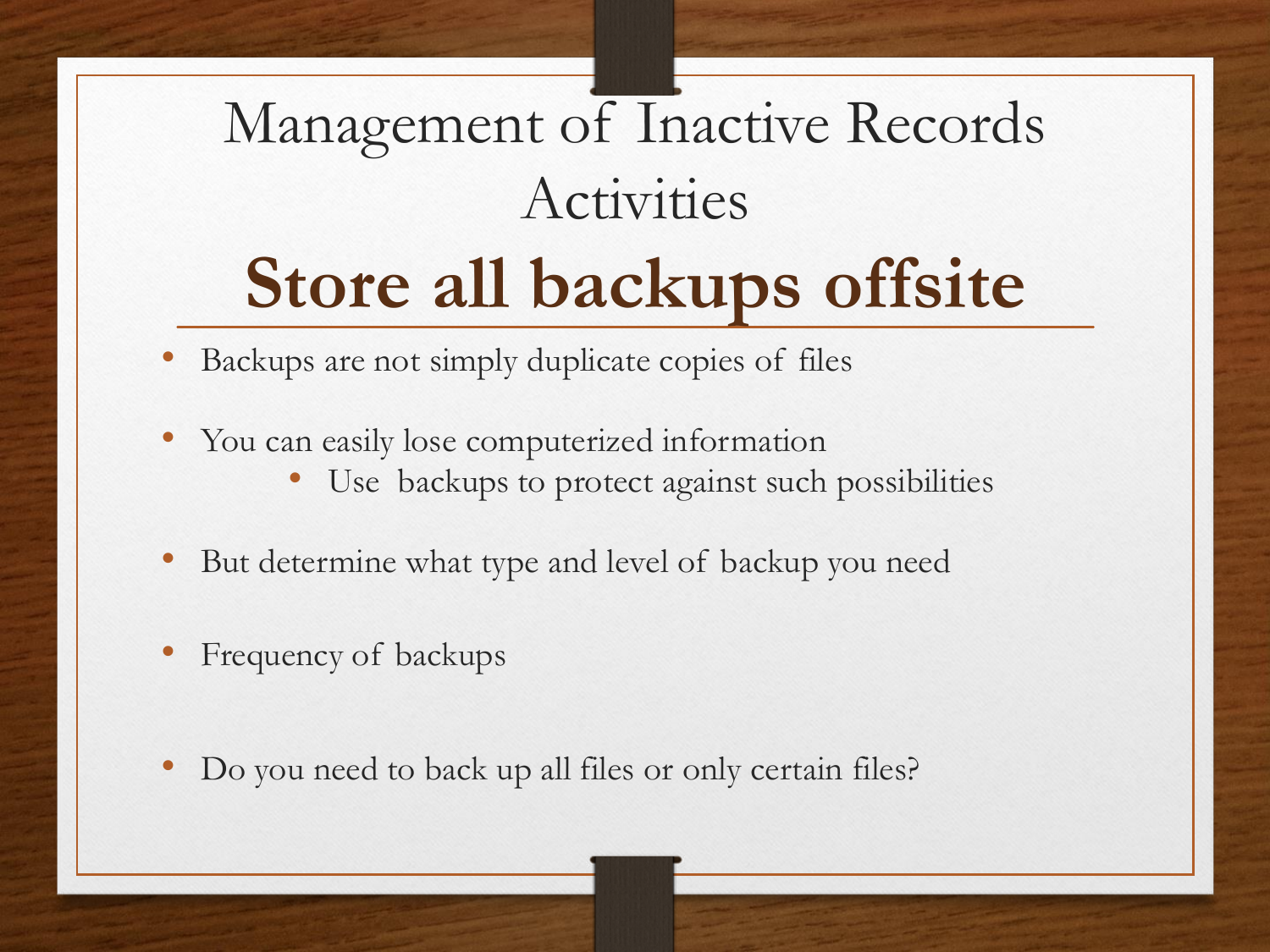#### **Management of Active Records A Core Responsibility of the RMO**

- Create records for a reason
- Control copies
- Identify record copy
- Address retention and disposition when designing an eRecords system
- Preserve historical records as you create them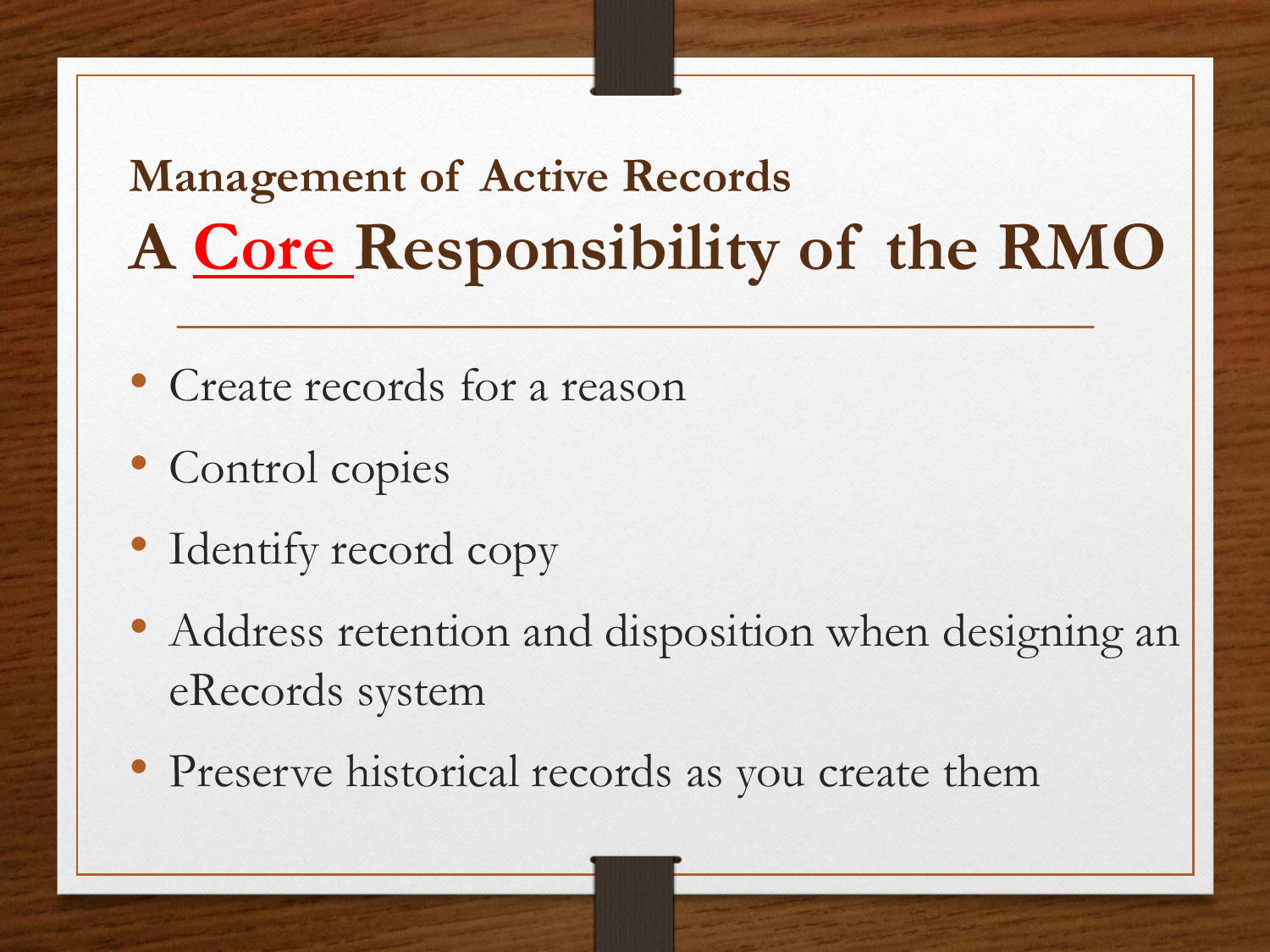#### Management of Active Records Activities **Create records for a reason**

- Create records efficiently
- For Legal, Fiscal, Administrative Reasons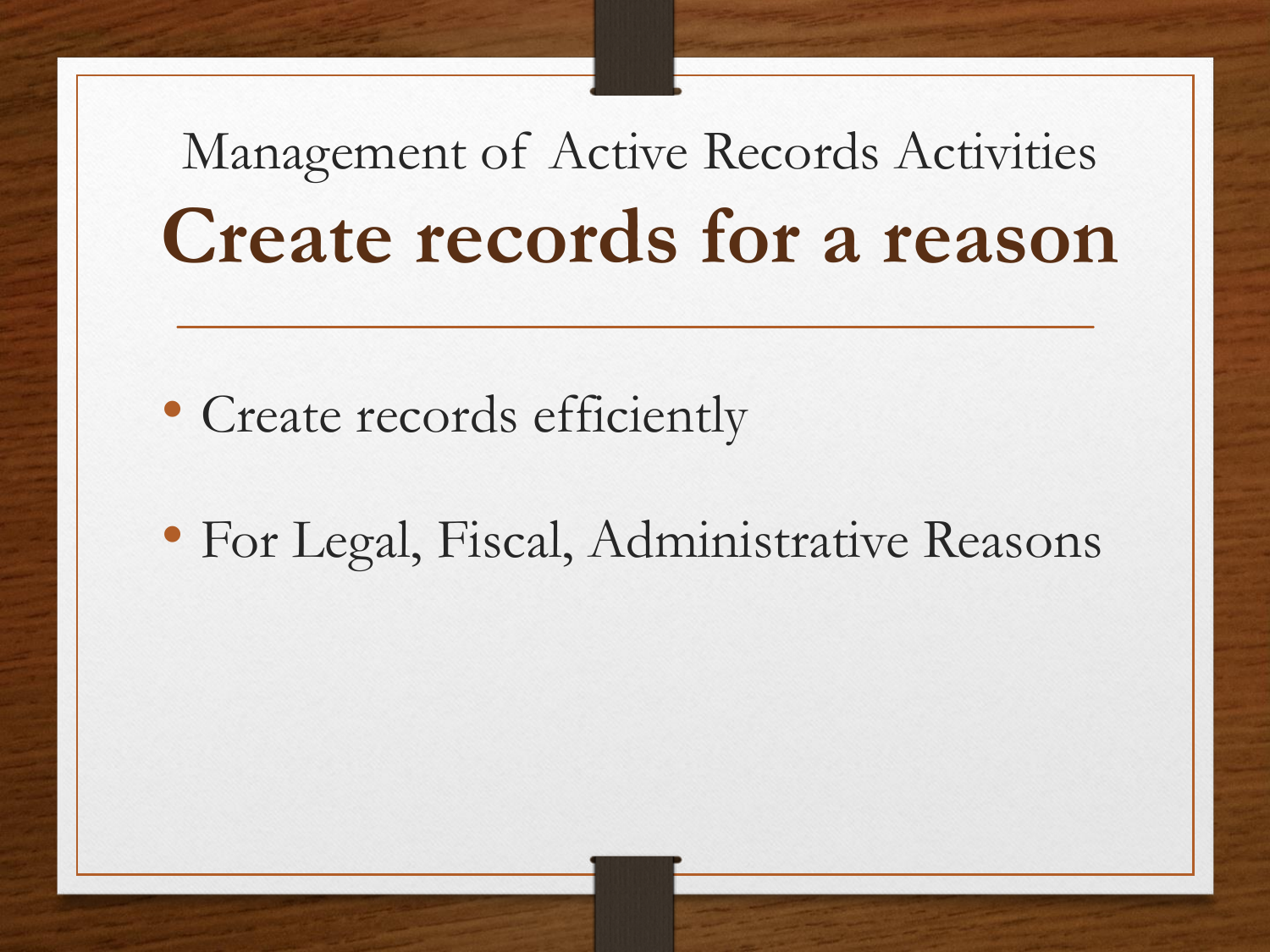# Management of Active Records Activities **Control copies**

- Limit the number of photocopies
- Control electronic versions
- Control distribution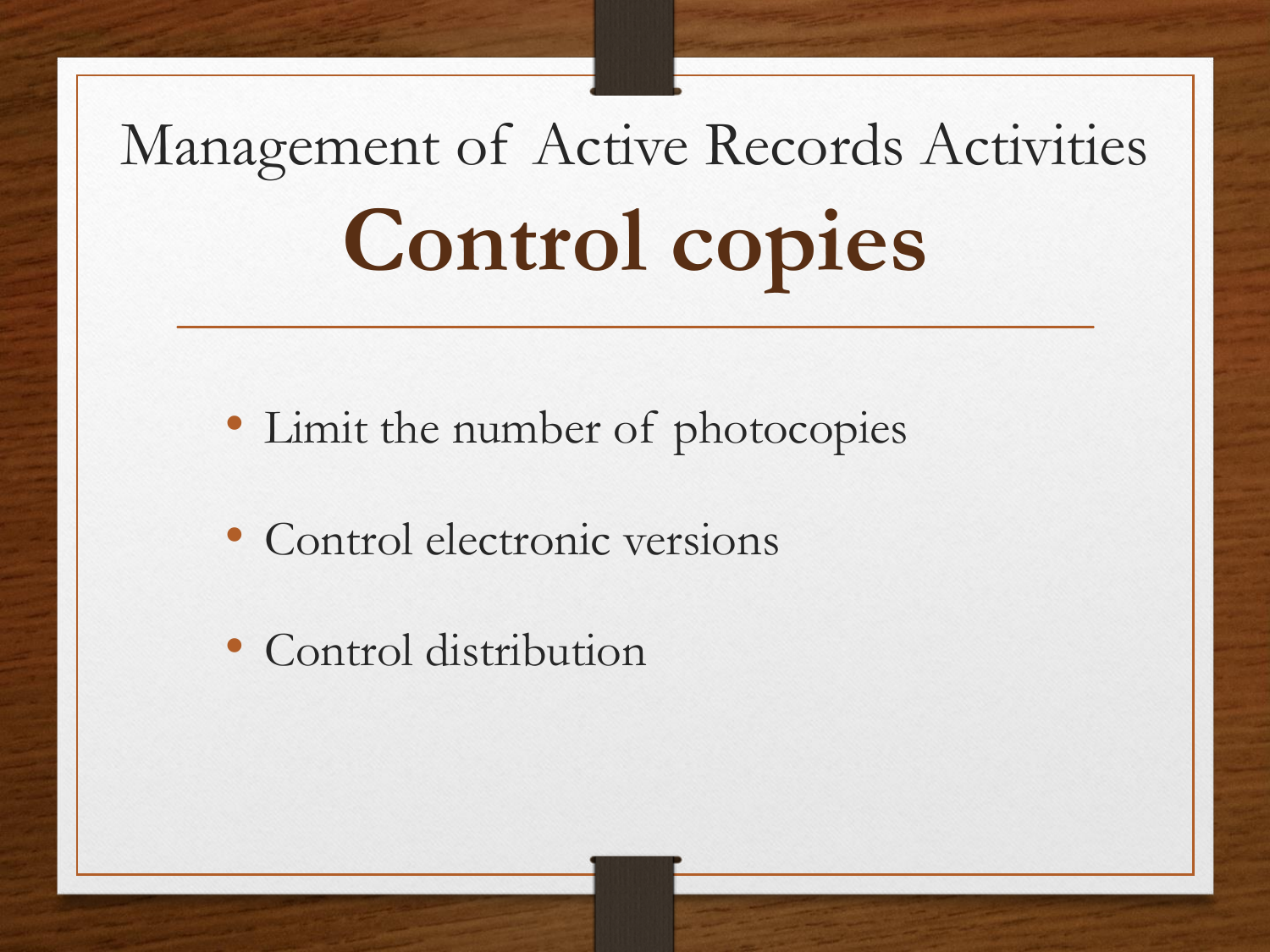## Management of Active Records Activities **Identify the record copy**

• Records schedules apply primarily to the record copy

• With eRecords record copy is often not the original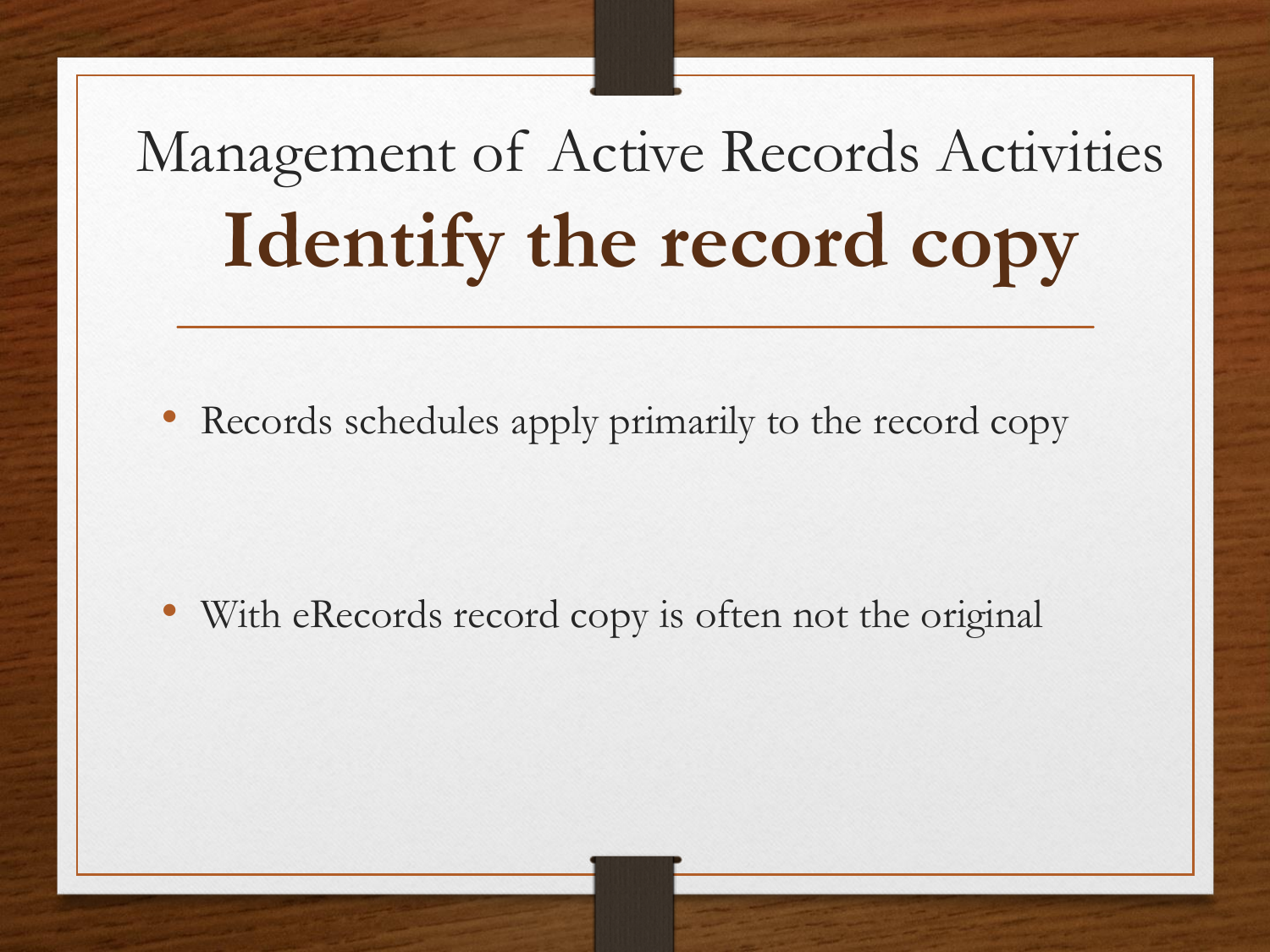Management of Active Records Activities **Address retention and Disposition for eRecords**

- Timely destruction
- Control copies
- Destroy different copies at different times
- Purge hard drives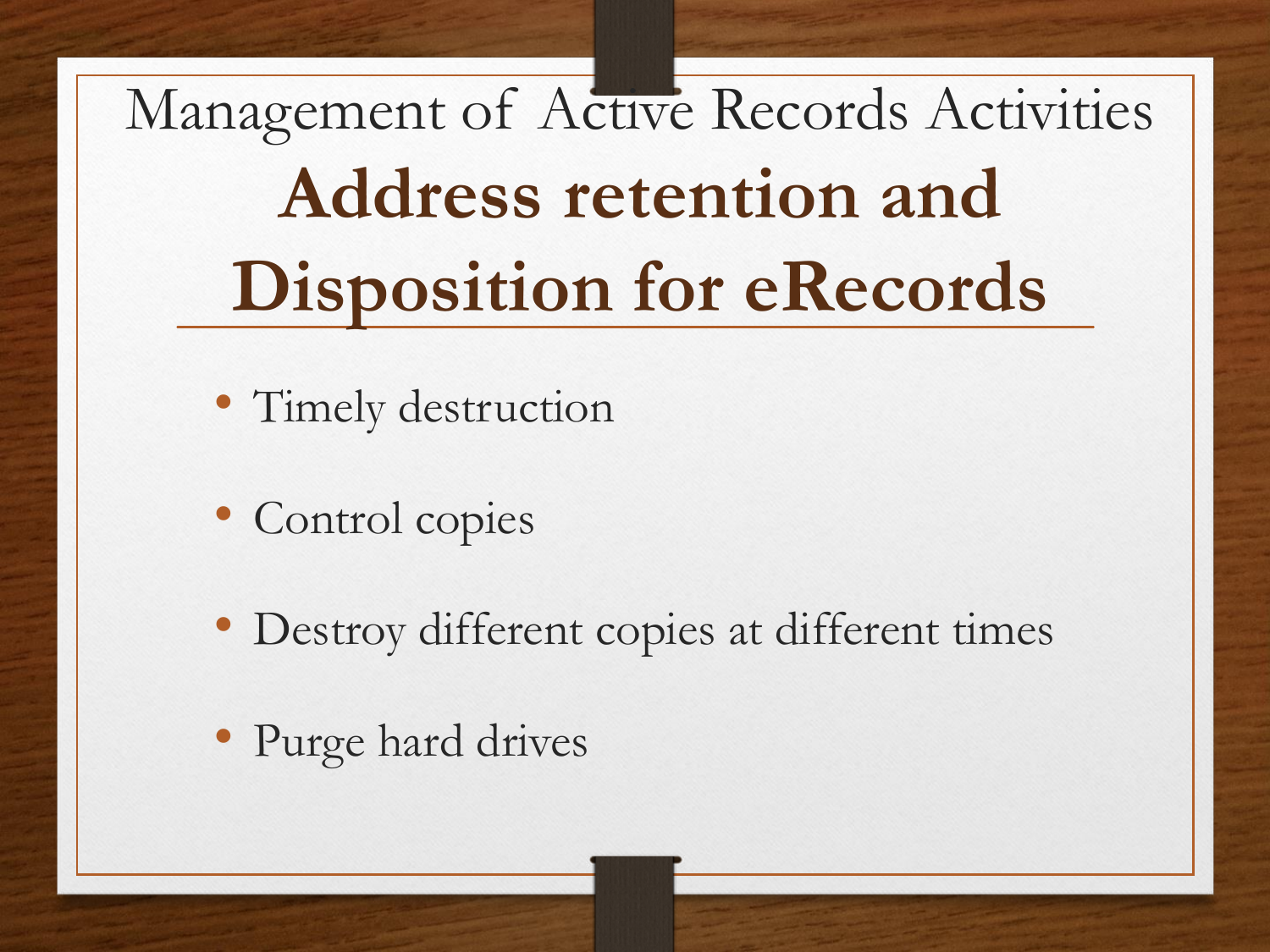# Management of Active Records Activities **Preserve Historical Records As they are created**

- Preserve minutes as you create them
- Create digital images to meet NYSA Guidelines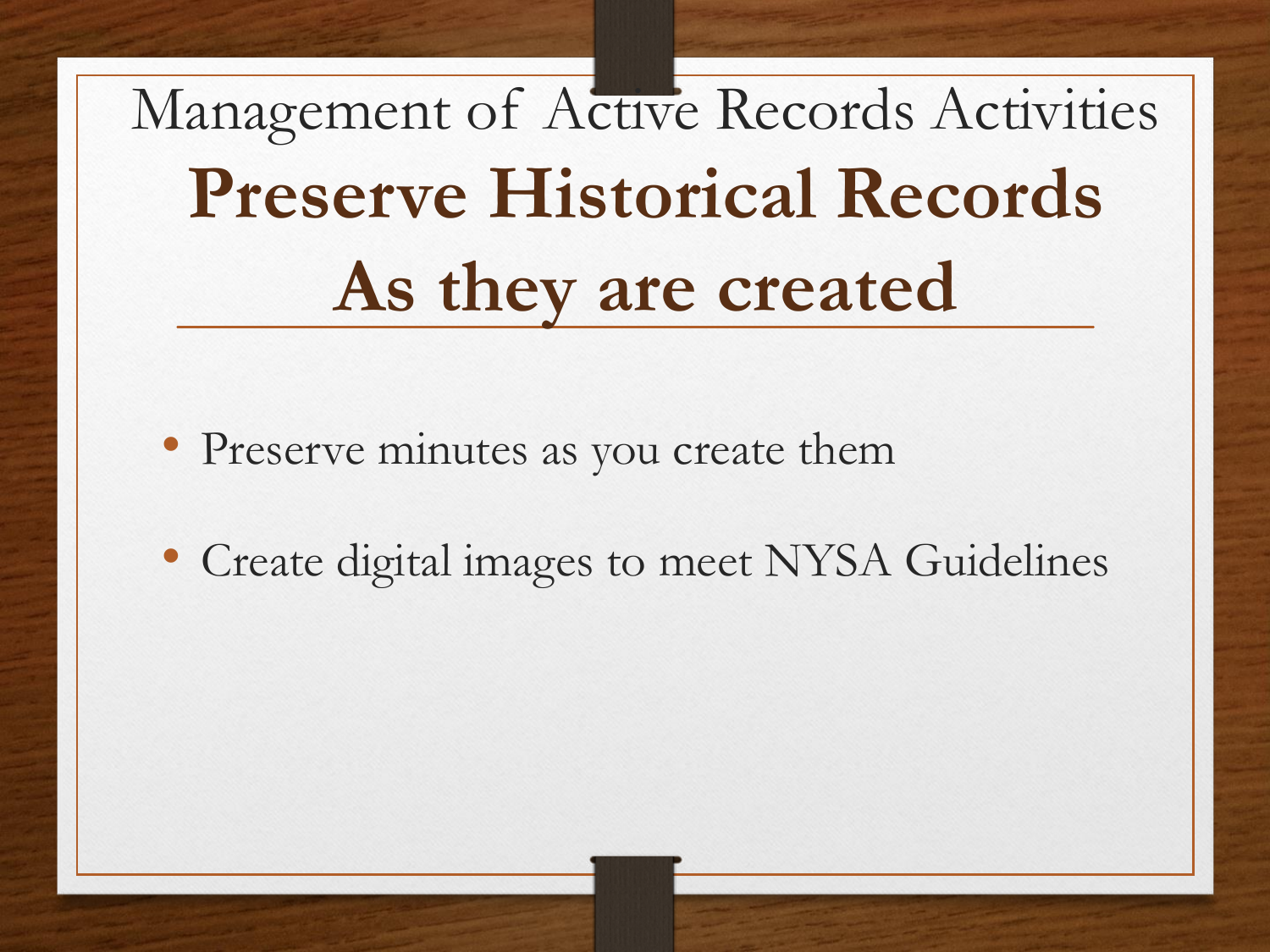#### **Protection of Vital Records A Core Responsibility of the RMO**

- Develop a disaster recovery program
- Develop a vital records program
	- Archival Records
		- Provide access to historical records
		- Promote archives as a resource
		- Encourage their use for education
		- Prepare finding aids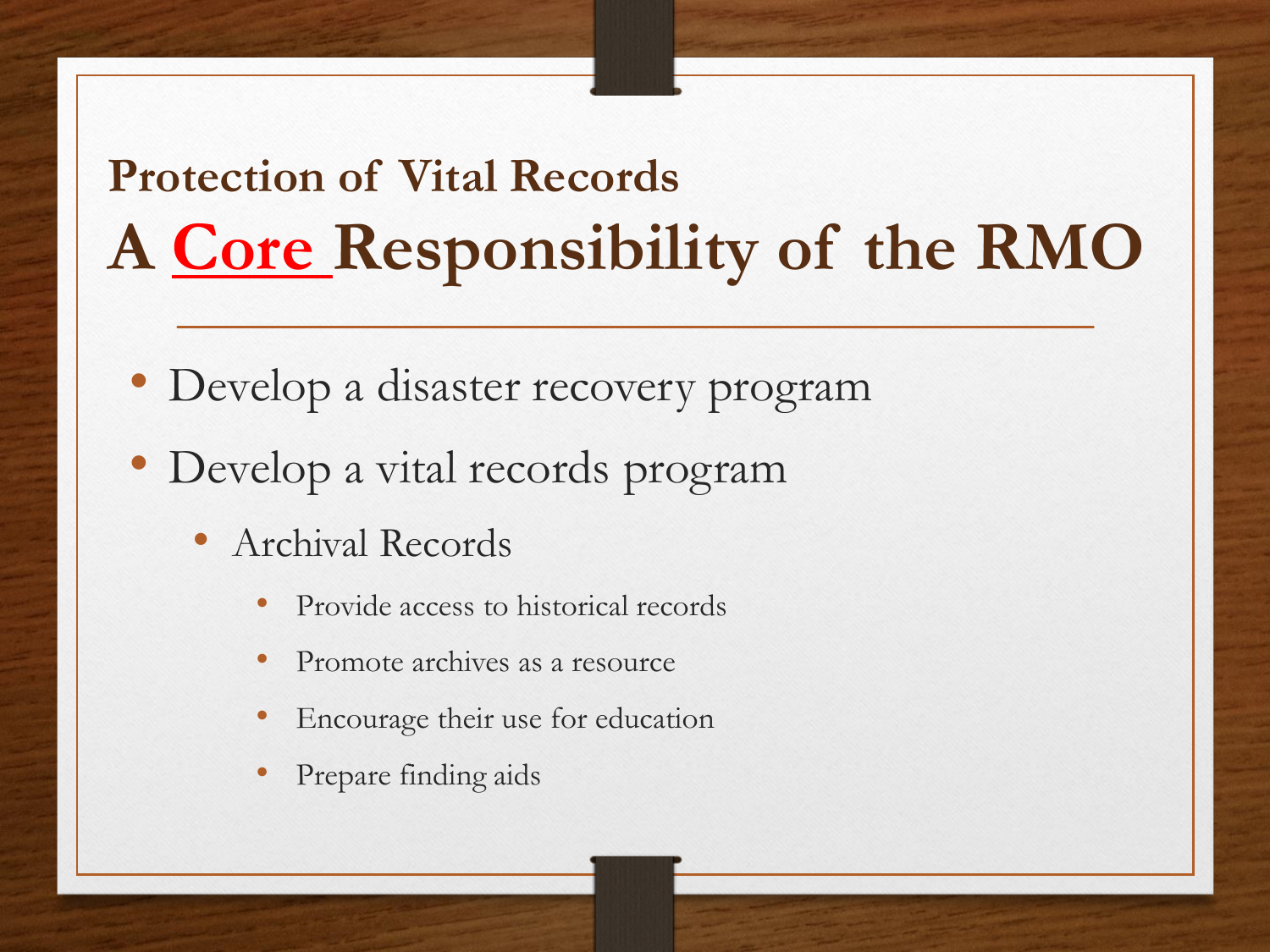#### Protection of Vital Records Activities **Develop a disaster recovery program**

- Increase safety for records
- Increase security for records
- Efficient response to records disasters
- Involves vital records protection
- To increase chances of easy resumption of normal operations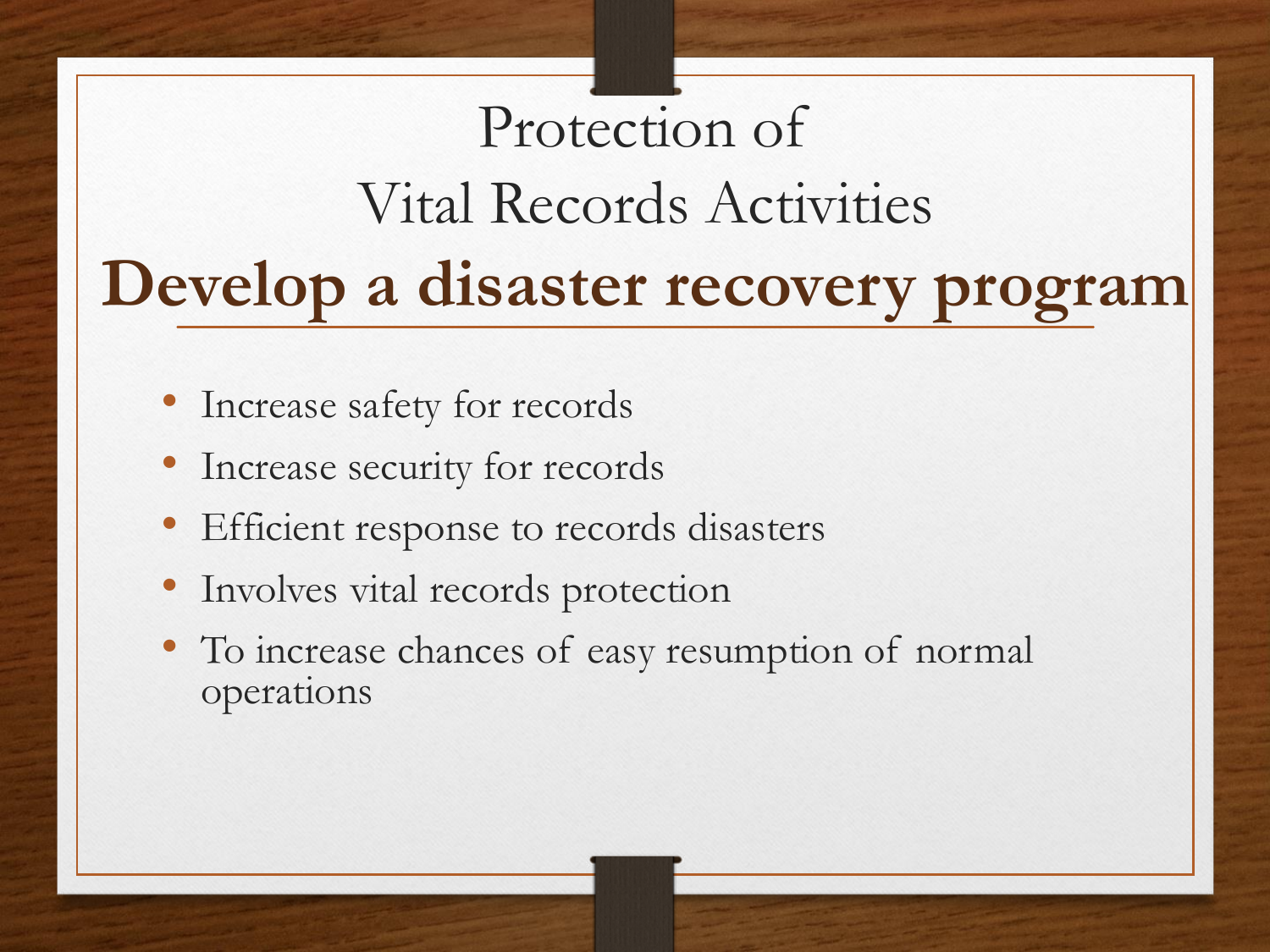### Protection of Vital Records Activities **Develop a vital records program**

• Identification of vital records

• Development of methods of protection

• Development of procedures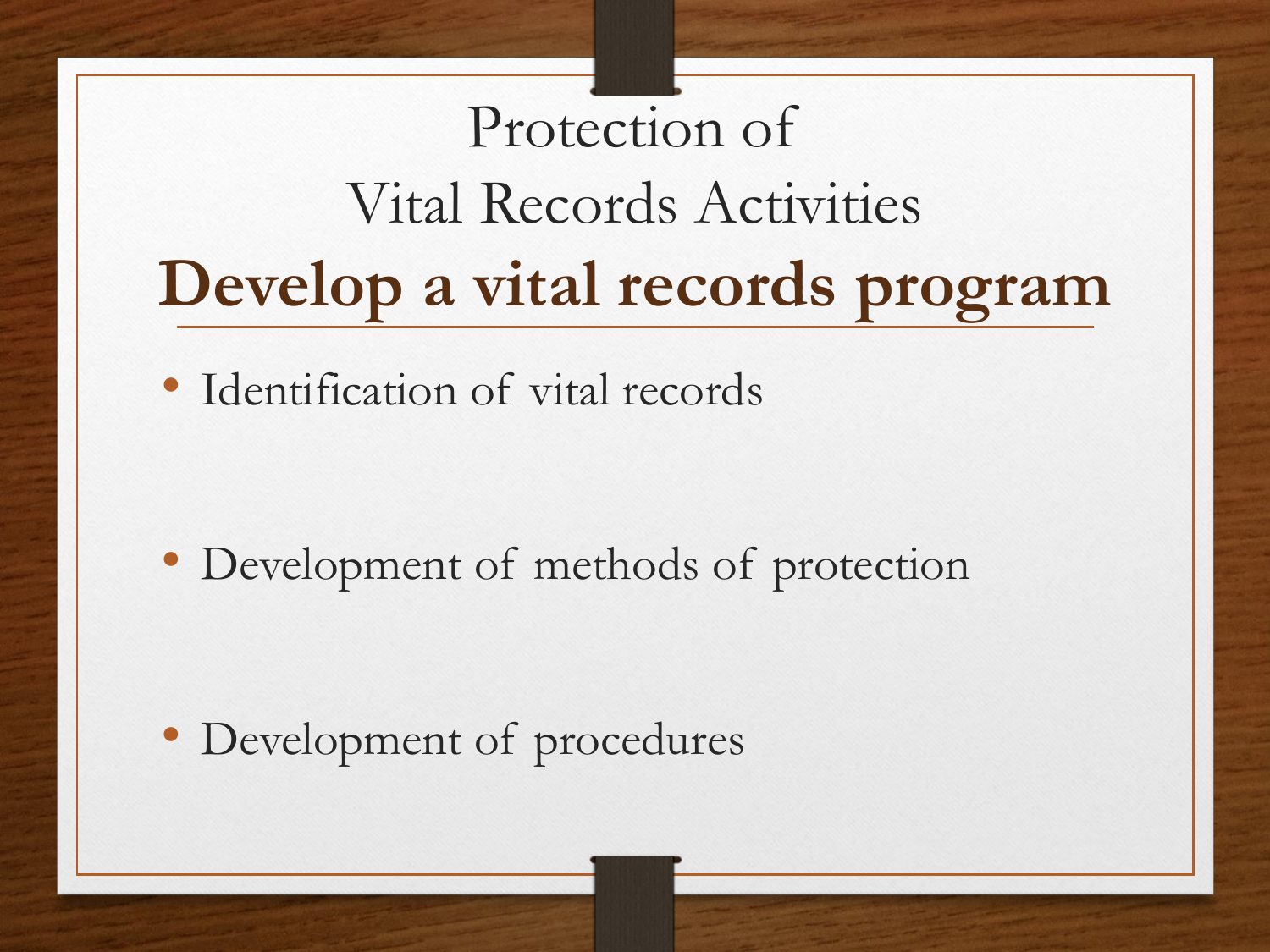### Protection of Vital Records Activities **Develop an archival records program**

- Arrangement
- Access and Reference
- Outreach and Promotion
- Preservation
- Description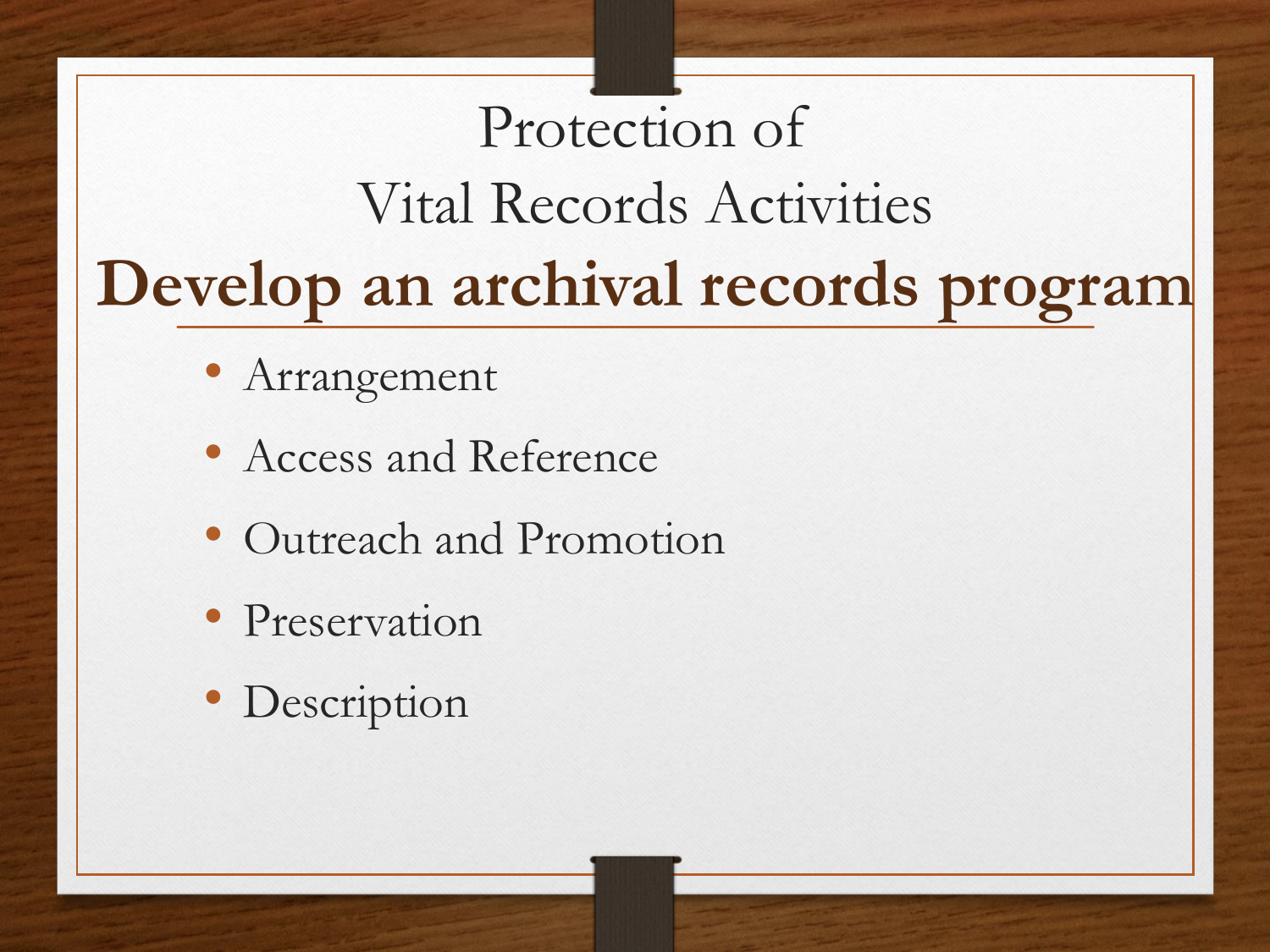## **Additional, Second-Tier Responsibilities of RMOs**

- Develop Policies and Procedures to Guide the Program
- Work with upper management
- Work with IT staff
- Work with the historian
- Work with legal counsel
- Document everything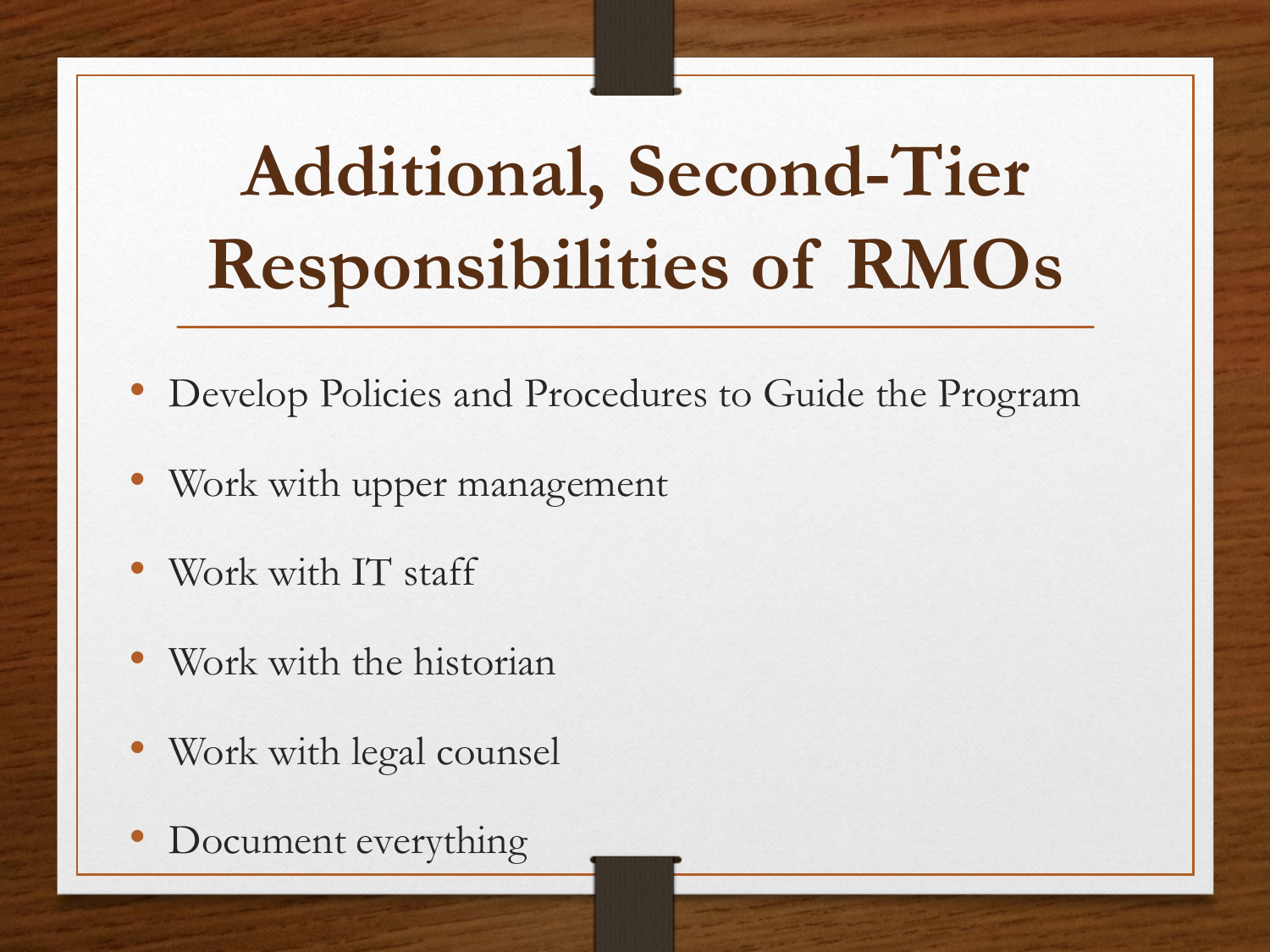## **Additional, Second-Tier Responsibilities of RMOs**

- Learn new things
- Educate Others
- Emphasize the Benefits of Records Management
- Seek additional funding for the RM Program
- Encourage continued growth
- Thank everyone!